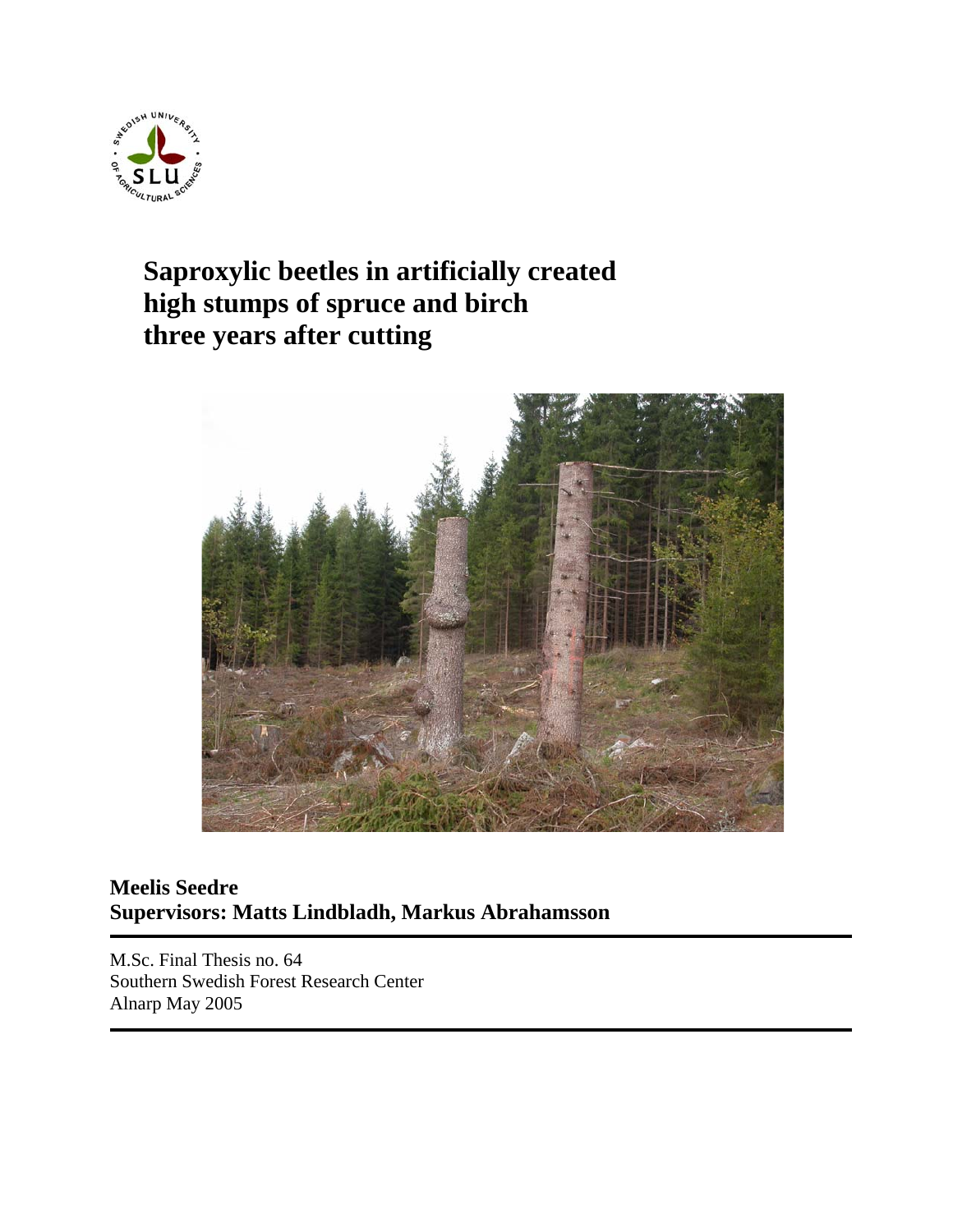| $\mathbf{1}$            |  |
|-------------------------|--|
|                         |  |
| $\overline{2}$          |  |
| 2.1                     |  |
| 2.2                     |  |
| 2.3                     |  |
| 2.4                     |  |
|                         |  |
| $\overline{3}$          |  |
|                         |  |
| 3.1                     |  |
| 3.1.1                   |  |
| 3.1.2                   |  |
| 3.1.3                   |  |
| 3.1.4                   |  |
| 3.1.5                   |  |
| 3.2                     |  |
|                         |  |
| $\overline{\mathbf{4}}$ |  |
|                         |  |
| 4.1                     |  |
|                         |  |
|                         |  |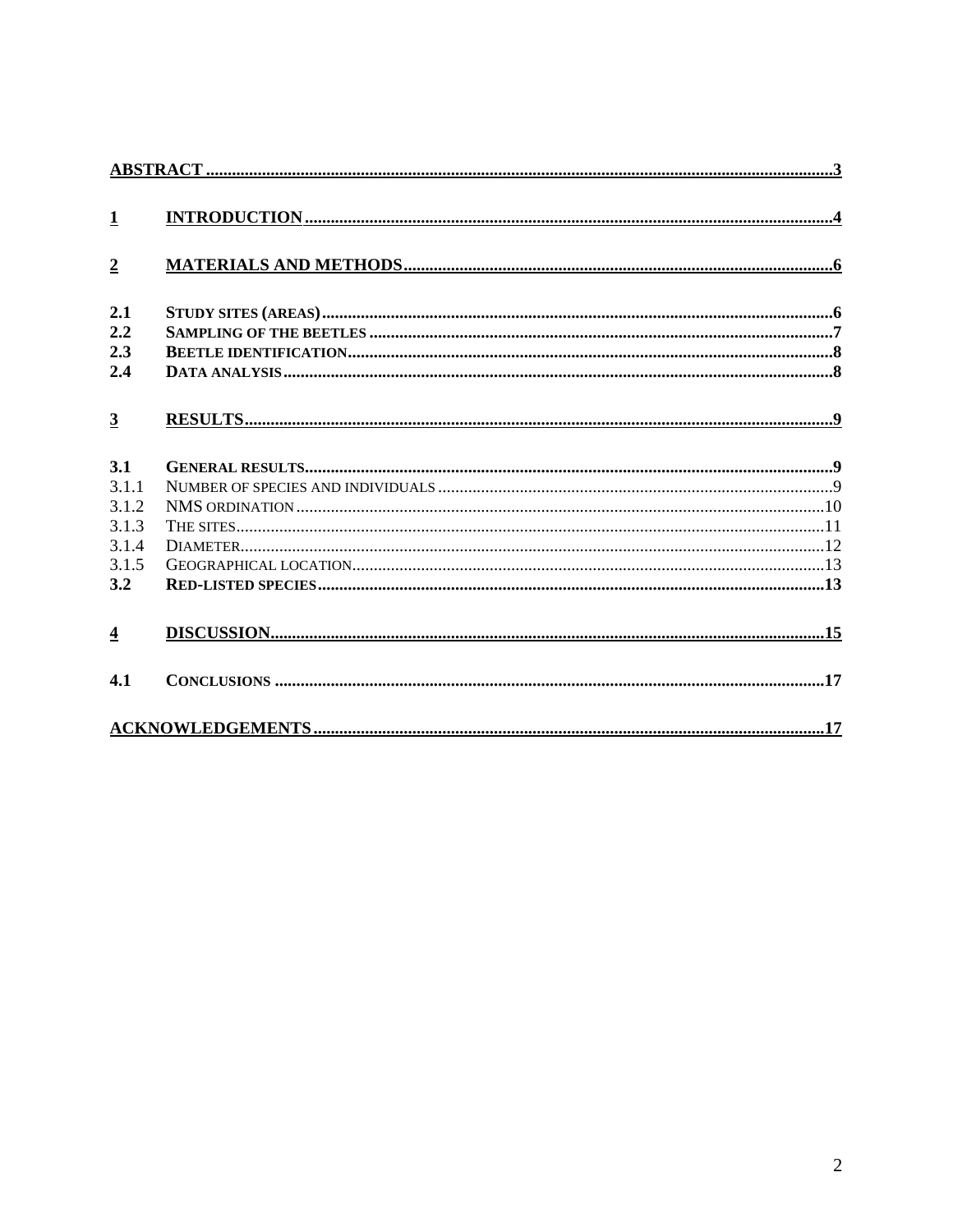## <span id="page-2-0"></span>**Abstract**

According to the FSC and PEFC certification standards in Sweden, high stumps should be created during thinning and regeneration felling to reduce the negative effect of intensive forest management on biodiversity, especially for the ca. 1000 species of wood dependent (saproxylic) beetles.

To study the importance of high stumps for saproxylic beetles the fauna of 120 three-year old mechanically created high stumps of Norway spruce and Silver birch were sampled in the provinces of Halland, Kronoberg and Kalmar in Southern Sweden. Using bark peeling and sieving, 4179 individuals of saproxylic beetles were found, belonging to 66 species. Nine of the species were on the Swedish red-list. Of all caught beetle species the most common were *Crypturgus pusillus*, *Phloeocharis subtilissima* and *Crypturgus hispidulus*. The number of species was significantly different between spruce and birch high stumps, on average spruce stumps hosted 4.6 saproxylic species and birch stumps 5.5. Also the beetle assemblage on spruce and birch were different, implying that high stumps of both deciduous and coniferous species should be left, if possible. Other ecological variables like presumed diversity 'rich-poor' landscapes, geographical location and stump diameter (within the range of 20-58 cm and 21-40 cm for spruce and birch stumps, respectively) did not affect the species richness on stumps.

Nevertheless, the 66 found species show the biological value of making high stumps. Furthermore, the occurrence of nine red-listed species indicates that high stumps are not only important for trivial species but contribute also to protection of threatened beetles. I conclude that mechanically created high stumps are important and valuable habitat supplement for saproxylic fauna.

*Keywords*: Biodiversity; Saproxylic beetles; High stumps; Sieving; *Picea abies*; *Betula pendula*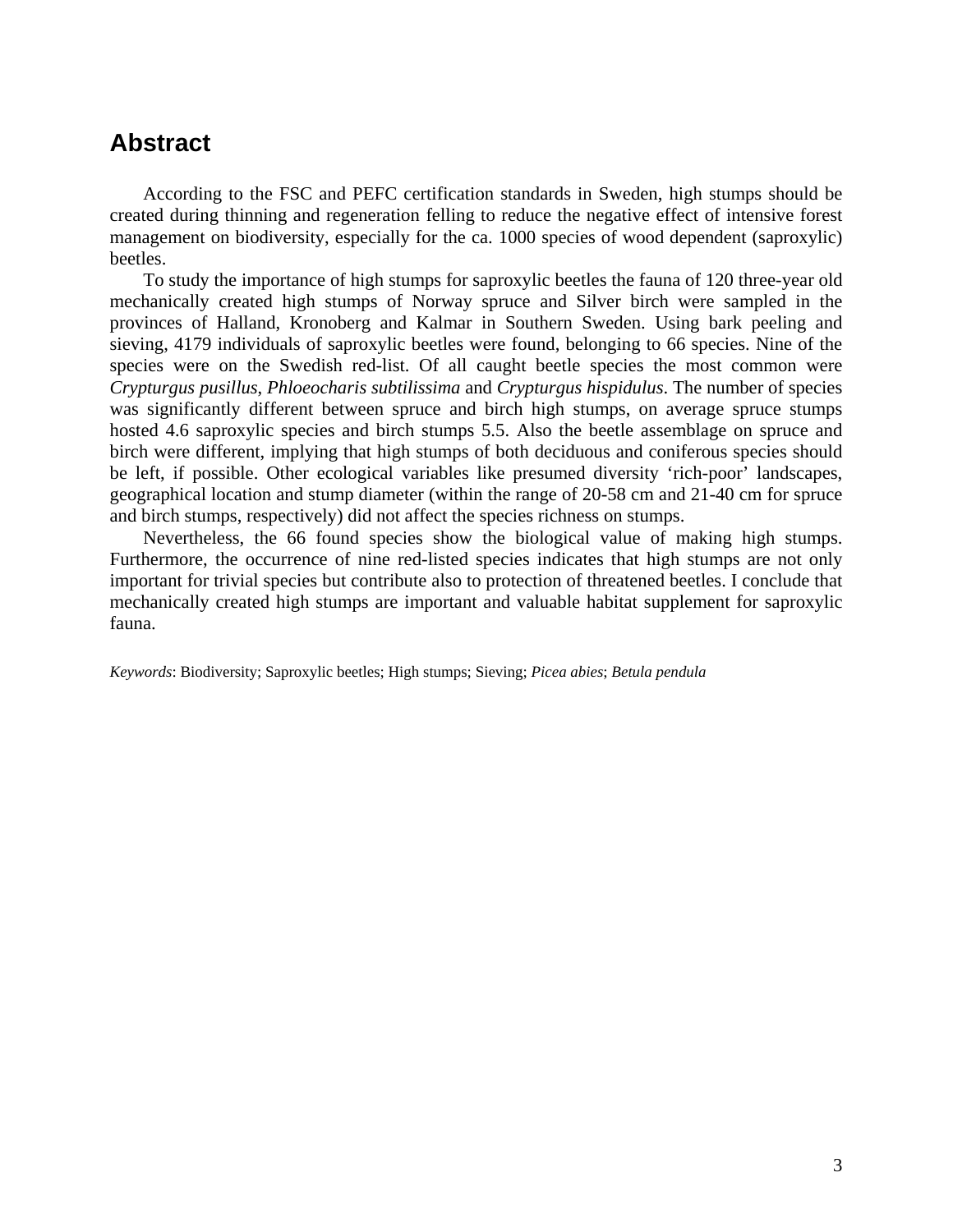## <span id="page-3-0"></span>**1 Introduction**

Finding the balance between forest production and forest protection has been and is one of the main goals of contemporary silviculture. In several studies it is stressed that in Fennoscandia intensive forest management, suppression of forest fires and prevention of other disturbances have caused a situation where dead wood has become much more scarce compared to the primeval situation (e.g., Siitonen et al., 2001; Lindhe et al., 2004; Schroeder et al., 1999; Similä et al., 2003; Martikainen et al., 2000; Kolström and Lumatjärvi, 1999). Due to those threats to biodiversity certain measures have been taken in Scandinavian forestry to decrease the negative impact on various organisms (Jonsell and Weslien, 2003). According to the Swedish Forestry Act (Skogsstyrelsen, 1999) and the FSC and PEFC certification standards in Sweden retention and intentional creation of dead wood is recommended (FSC-council, 2000; PEFC, 2000). Standing dead wood, such as high stumps, of common deciduous and coniferous trees should be created during thinning and regeneration felling. The importance of those high stumps to saproxylic beetle diversity is studied in this work.

Data of habitat preference and population biology for many saproxylic beetles is restricted (Lindhe, 2004). At present only few of such studies (Hansson, 1998; Nitteus, 1998; Jonsell et al., 2003), which investigated the fauna of artificially created high stumps, have been done following felling operations (Jonsell et al., 2003).

Where different species exist and where they do not exist as well as the specific requirements of individual species are necessary and important information in order to practice successful conservation (Kaila et al., 1997). In many studies it is stated that various environmental factors, dead wood variables and stand characteristics appears to affect the occurrence of both common and rare saproxylic insect species and also the need for widely different habitats is emphasized (e.g., Kaila et al., 1997; Schroeder et al., 1999; Jonsell and Weslien, 2003; Schiegg, 2001; Similä et al., 2003). Some studies like Similä et al. (2003) showed that stump coarseness and continuity of dead wood is highly important for beetle diversity. However, other studies, like Jonsell et al. (2004), find that variables like decay stage, sun exposure and diameter might also not influence the beetle diversity very much.

All the stumps in the present study were sampled by bark sieving. The advantages and disadvantages of different beetle sampling methods are discussed in many studies (Sverdrup-Thygeson and Ims, 2002; Jonsell and Weslien, 2002; Siitonen, 1994). Compared with window traps, bark sieving gives more direct measure of the species that really dwell, and probably reproduce, within the wood (Jonsell and Weslien, 2003).

There is an ongoing discussion (see Nilsson et al., 2001; Jonsell et al., 1998, 2002; Kaila et al., 1997) whether leaving dead wood for preserving saproxylic insects should be allocated in high diversity areas or throughout the landscape. Many threatened saproxylic species are exclusively found in a limited number of high diversity hotspots in the landscape (Nilsson et al., 2001). But also many species are found on managed stands and leaving dead wood on clear cuts is a way to increase the amount of habitat for many species including red listed species preferring or indifferent to sun-exposure (Jonsell et al., 1998, 2002; Kaila et al., 1997)..

The present study is a comparison between five landscapes concerning man-made high stumps on clear cuts and saproxylic beetles. I investigated the saproxylic beetle fauna in manmade high stumps of Norway spruce (*Picea abies* (L.) Karst) and Silver birch (*Betula pendula*  Roth) three years after cutting. Both these tree species support a large number of saproxylic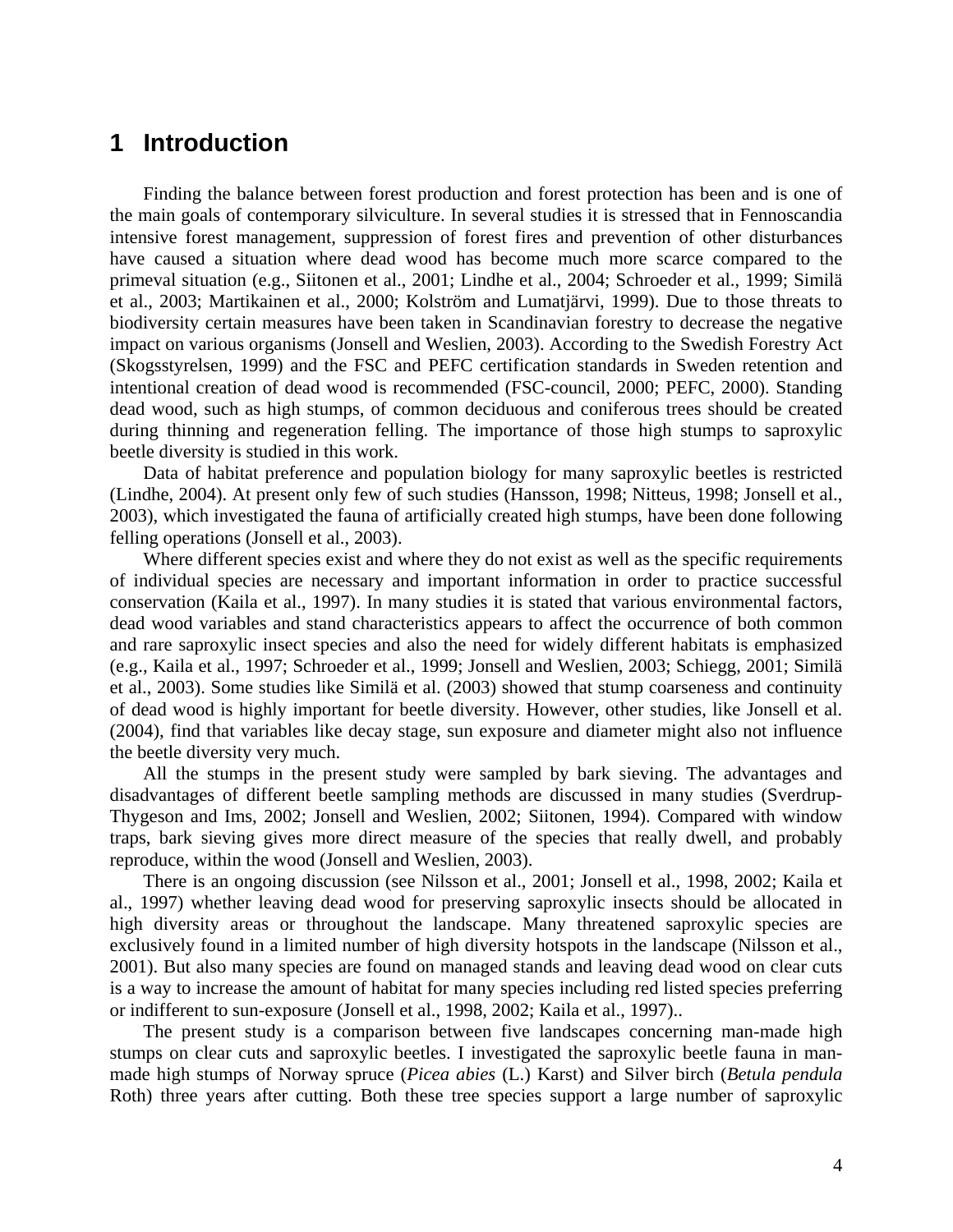species (Kaila et al., 1994, 1997; Schroeder et al., 1999; Jonsell et al., 1998, 2003, 2004; Lindhe and Lindelöw, manuscript.). But it is important to know, when creating high stumps, which tree species to prefer in order to benefit more saproxylic species.

The main questions raised in this study are:

- Are artificially created high stumps important for the diversity of saproxylic beetles? Which saproxylic beetle species use the high stumps?
- Is there a difference regarding the saproxylic beetle fauna between birch (*Betula pendula*) and spruce (*Picea abies*) high stumps?
- Is the diversity and composition of saproxylic beetle fauna in high stumps influenced by diameter of the stump, site geographical location and/or surrounding landscape?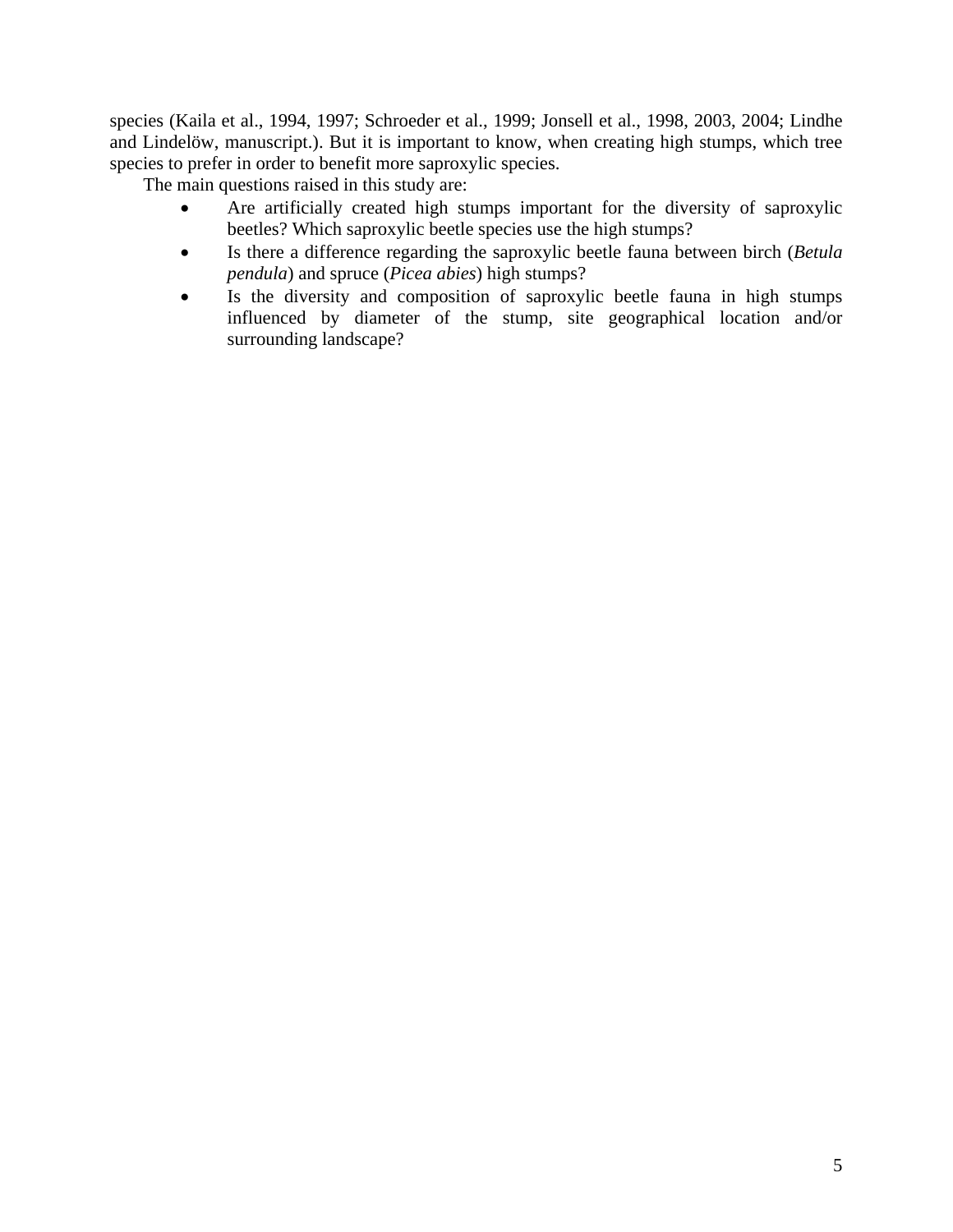# <span id="page-5-0"></span>**2 Materials and methods**

### *2.1 Study sites (areas)*

Attacks of bark- and wood- boring beetles were studied on mechanically created (forest machinery) high stumps of Norway spruce and Silver birch in the provinces of Halland, Kronoberg and Kalmar in Sweden (Figure 1). Five sample areas were chosen from each mentioned province (Table 1). According to their geographical location the study areas were divided into: 'west' (W), 'mid-west' (Mid-W), 'mid' (Mid), 'mid-east' (Mid-E) and 'east' (E). In each area there were four sub-areas: two "rich" and two "poor" areas, divided according to biological/ecological values. Rich sub areas are considered to be more biological diverse than compared to the poor sites that are located in the normal landscape of production forest. There are no quantitative data supporting this division, with exception of the west areas (see below), but the selection of rich sub areas are based upon known hotspot locations for saproxylic beetles (Nilsson, 2001), and in general these areas have a larger occurrence of old broadleaved trees than in the normal production forest.

Abrahamsson (2002) studied the west areas Tönnersjöheden and Biskopstorp. He found that although Tönnersjöheden is not documented as a poor landscape it can be regarded as poor due to the low amount of dead wood, the domination of spruce monocultures (78.3% of area), the lack of forest continuity and low proportion of broadleaf forest (1.5% of the area). Biskopstorp on the contrary is a new nature reserve, with many former key-habitats. Beech and oak forests are common in the reserve (23.8% of area). According to Abrahamsson's personal observations the amount of large trees and dead wood are considerable in the broadleaf dominated stands but not that frequent in the spruce stands.

Table 1 The study area differentiation.

| Geographical         |                |                          |                    |
|----------------------|----------------|--------------------------|--------------------|
| location             | Area           | Sub-area                 |                    |
|                      |                | Rich                     | Poor               |
| 'west' (W)-          | Biskopstorp/   | <b>B-</b> Silverberget   | D- Trakt 67        |
|                      | Tönnersjöheden | A-Styrestad              | E- Illrahultsvägen |
| 'mid-west' (Mid-W) - | Toftaholm      | G- Rödjan                | K-Schedingsnäs     |
|                      |                | H-Kors                   | J- Gylteboda       |
| 'mid' (Mid) -        | Möckeln        | <b>Alfa-</b> Stenbrohult | Delta-Skateboda    |
|                      |                | Z- Läng                  | Gamma-Holmsjön     |
| 'mid-east' (Mid-E) - | Åsnen          | S- Munkanäs              | X- Bastaremåla     |
|                      |                | <b>T-Slagestorp</b>      | V- Vieboda         |
| 'east' (E) -         | Hornsö         | M- Böta kvarn            | P- Venningehult    |
|                      |                | N- Hornsö                | Q- Skogsholm       |

All the stumps were created in the winter 2001/2002, with exception of sub-areas A and D that were stumps created one year earlier. The stand characteristics are not available at present. All together 120 stumps were sampled. Half of those high stumps were spruces and the other half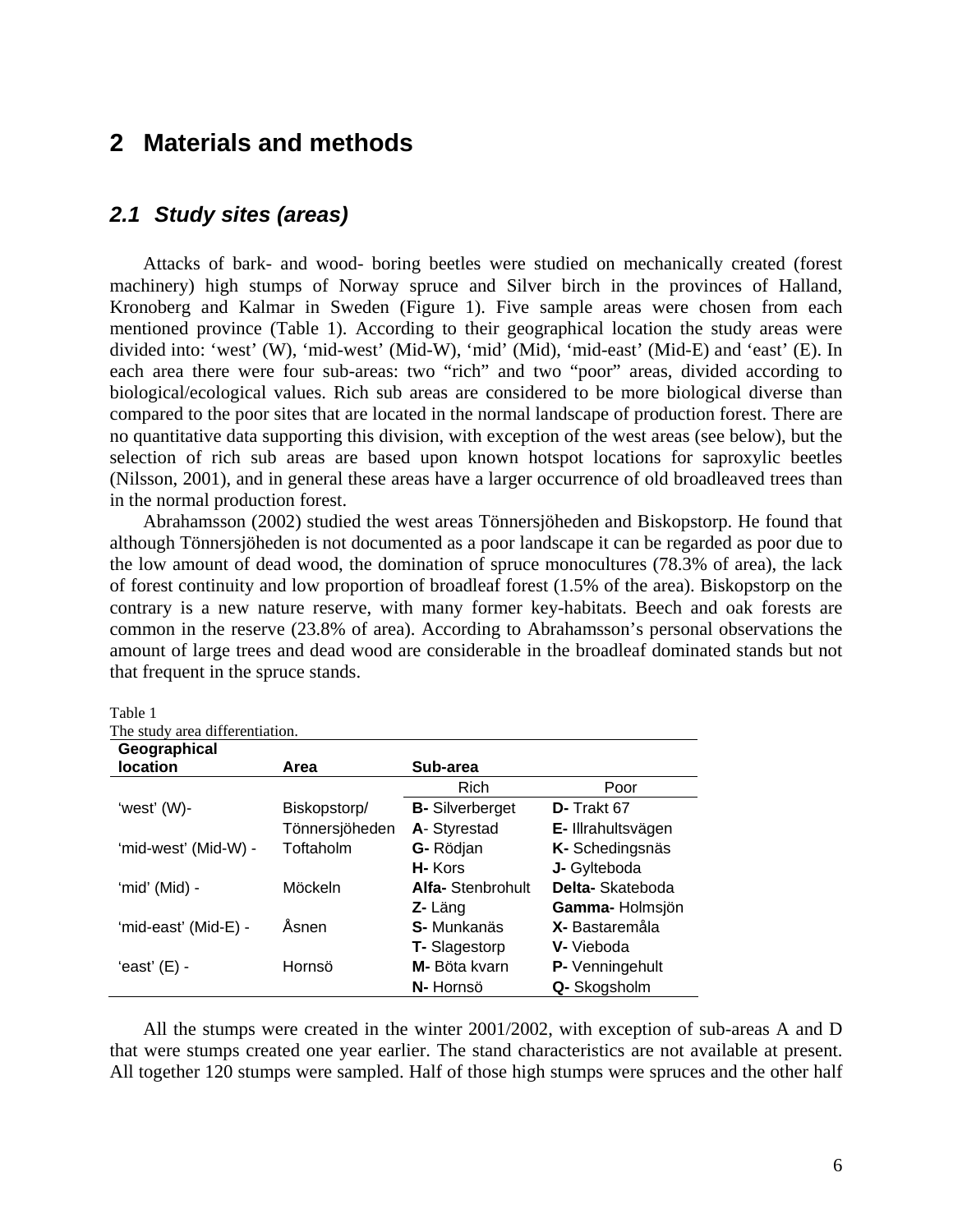<span id="page-6-0"></span>were birches. The diameter range in spruce stumps was 20-58 cm and range in birch stumps was 21-40 cm (Figure 3).

Detailed information concerning stump numbers, diameters, tree species, for each locality and number of sampled species and their abundance in clear-cuttings are given in *appendix B.* 

### *2.2 Sampling of the beetles*

The fieldworks were carried out in September and October of 2004. For each stump, tree species (spruce/birch) and diameter was recorded. I sampled beetles using the bark peeling method: a  $50*50$ cm area  $(0.25 \text{ m}^2)$  of bark was stripped from each stump with an axe and then sieved in a bark sieving tool (Figure 2). The samples included bark and most of the loose material under the bark square, material which was possible to reach and scrape with axe. The great majority of the samples were taken at breast height, if the bark at that area was fallen the sample was taken as close as possible. The sieved bark samples were preserved in textile bags and transported to the laboratory within max. 36 hours. The sample was placed for at least 24 hours on a wire mesh over funnels under the heat from a lamp. The beetles and other living organisms fell down to ethanol dilution (50%) after which they were picked out from the sample.

Sverdrup-Thygeson (2002) states that beetle sampling with window traps reflects activity and does not provide a random sample of the total pool of beetles. Jonsell and Weslien (2003) state also that window traps measure the activity of insects around the trunk and only to some degree reflects the fauna that reproduce in the wood, but to a large extent encompasses many species that are transient visitors. In the present study for sampling bark sieving was used.

According to Siitonen (1994) bark peeling destroys much of the habitat and the species inside the wood are underrepresented.



Figure 1 The study areas (Southern Sweden).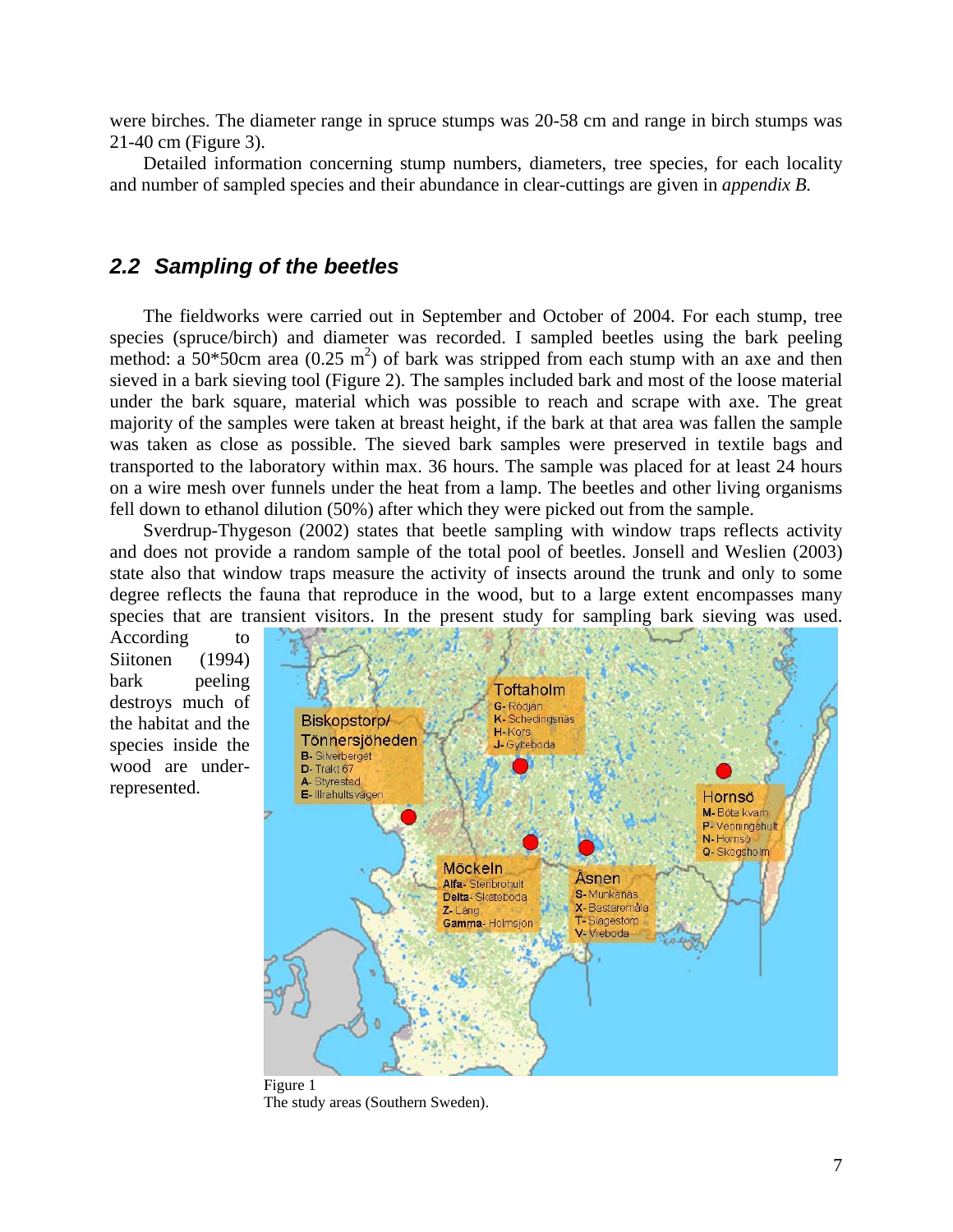<span id="page-7-0"></span>Furthermore peeling yields mostly sub-corticulous species. Contrary to Siitonen (1994) Jonsell and Weslien (2003) state that bark sieving gives more direct measure of the species that really dwell, and probably reproduce, within the wood. To a large extent the two methods complement each other.

## *2.3 Beetle identification*

The beetles were sent to entomologist Rickard Andersson, who identified them to species level. He only identified saproxylic (wood living, dependent) species. (Nomenclature following Lundberg and Gustafsson, 1995) Redlist categories follows Swedish Red list (Gärdenfors, 2000)*.*



Figure 2 Peeling the high stump and sieving the material. (Photo: Matts Lindbladh)

## *2.4 Data analysis*

General Linear Model (GLM) was used to perform univariate analysis of variance with balanced and unbalanced designs, for each response variable. Correlation between number of



Figure 3 Histogram of Spruce and birch diameters.

beetle species and tree species, stump diameter, rich and poor sites and geographical (eastwest) location was tested both, for non pooled stumps data and pooled sites data. The statistical software used for analysis was MINITAB Release 14.

method that is well suited to data that are nonnormal or are Also non-metric multidimensional (NMS) scaling was performed (Clark 1993). This is an ordination on arbitrary, discontinuous, or otherwise questionable scales. The software used for scaling was PCord.4.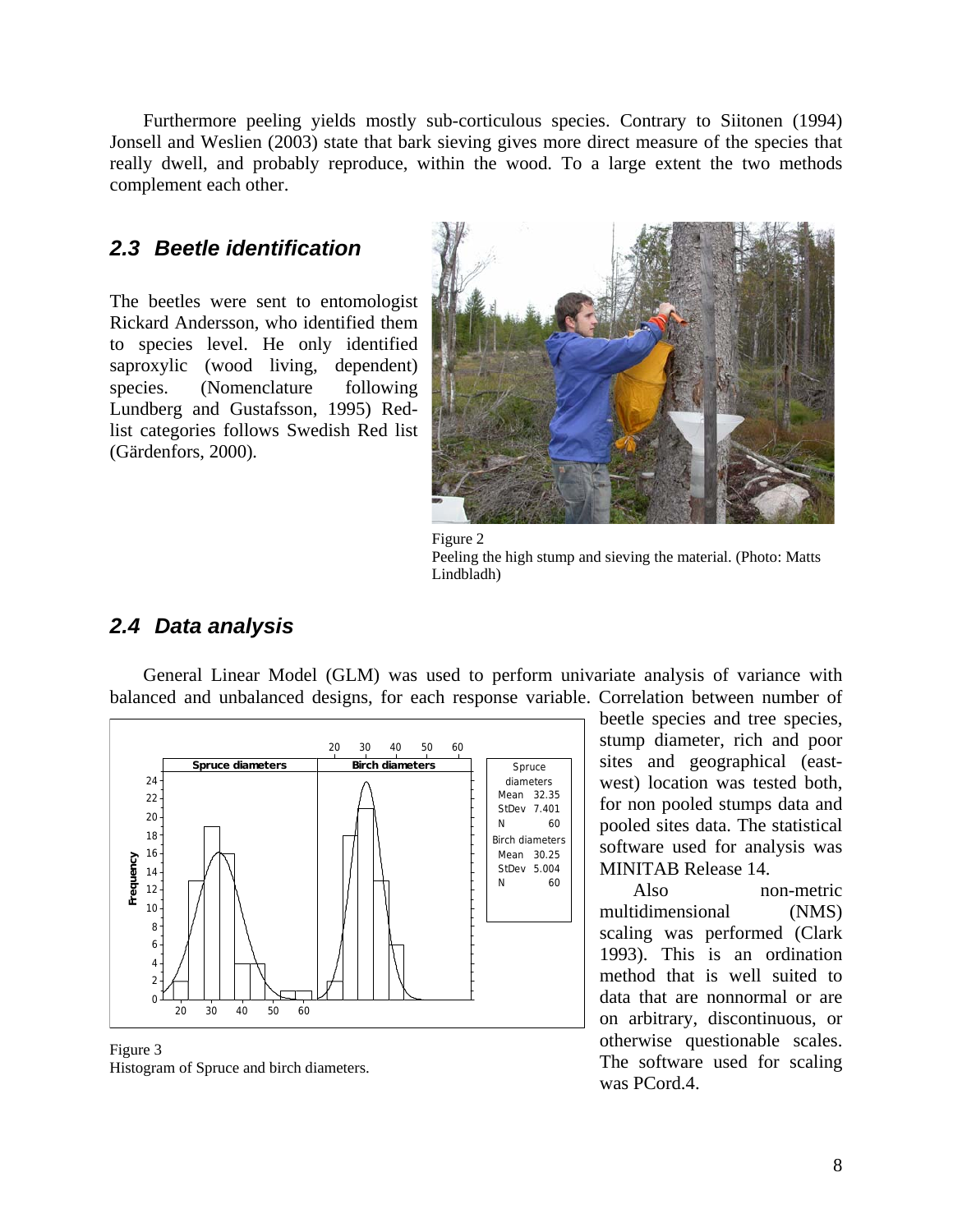## <span id="page-8-0"></span>**3 Results**

## *3.1 General results*

## **3.1.1 Number of species and individuals**

In total, 4179 individuals of saproxylic beetles were found, belonging to 66 species. Nine of these species (13.6%) are on the Swedish red-list (Gärdenfors, 2000).

22 species were found on one stump only and six of those were red-listed. 47 saproxylic species were found on spruce stumps and 49 on birch. Spruce high stumps hosted 17 and birch high stumps 19 unique species and 30 of the species were common to both tree species. The stum ps 'Alfa 2' and 'V 3' had no wood living species. For a complete species list consult Appendix A.

on average spruce stumps hosted 4.6 and birch stumps 5.5 saproxylic species per stump. Using pool ed sites data (saproxylic species in three spruce stumps on one site treated together, same Using non pooled stumps data (each stump treated separately) it was shown that the number of saproxylic species was significantly different (p<0.05) between spruce and birch high stumps, with birch stumps), the number of occurred species was also statistically different  $(p<0.05)$ between tree species. On average the three spruce stumps on a clear-cut hosted 9.6 saproxylic species and the three birch stumps 11.9 species.

Table 2

| species                         | number of    | number of               | number of |
|---------------------------------|--------------|-------------------------|-----------|
|                                 | stumps       | stumps                  | stumps    |
|                                 | species      | species                 | species   |
|                                 | occurred on/ | occurred on/occurred on |           |
|                                 | birch        | spruce                  |           |
| <b>Anomognathus cuspidatus</b>  | 38 (202)     | 17 (43)                 | 55 (245)  |
| <b>Bibloporus bicolor</b>       | 4 (10)       | 8(19)                   | 12 (29)   |
| <b>Bitoma crenata</b>           | 9(17)        | 6(11)                   | 15(28)    |
| Cis punctulatus                 | 3(5)         | 10(26)                  | 13(31)    |
| <b>Crypturgus hispidulus</b>    | 4 (5)        | 23 (406)                | 27 (411)  |
| <b>Crypturgus pusillus</b>      | 14 (29)      | 37 (1989)               | 51 (2018) |
| Dacne bipustulata               | 14 (35)      | 2(2)                    | 16 (37)   |
| <b>Endomychus coccineus</b>     | 12 (33)      | 2(2)                    | 14 (35)   |
| <b>Euplectus punctatus</b>      | 8(15)        | 13 (47)                 | 21 (62)   |
| Hadreule elongatula             | 10 (32)      | 24 (204)                | 34 (236)  |
| Leptusa fumida                  | 20 (46)      | 13 (29)                 | 33(75)    |
| <b>Nudobius lentus</b>          | 12 (19)      | 11 (19)                 | 23 (38)   |
| Pachygluta ruficollis           | 12 (16)      | 5(5)                    | 17(21)    |
| Phloeocharis subtilissima       | 29 (164)     | 35 (261)                | 64 (425)  |
| Phloeopora angustiformis        | 9(22)        | 1(2)                    | 10(24)    |
| <b>Rhizophagus bipustulatus</b> | 26 (72)      | 1(2)                    | 27 (74)   |
| Rhizophagus dispar              | 19 (99)      | 9(15)                   | 28 (114)  |
| <b>Salpingus ruficollis</b>     | 20 (37)      | 4(5)                    | 24 (42)   |
| Litargus connexus               | 14 (34)      |                         | 14 (34)   |
| sum of individuals              | (892)        | (3087)                  | (3979)    |

Species which occurred more than on 10 high stumps. Number of high stumps on which species occurred on, overall abundance is given within parentheses.

> The 19 species than on ten high stumps counted up 3979 individuals (892 in birch and 3086 in spruce) which makes 95% of all records (Table 2). Of those species only one (*Litargus connexus*) was found on birch stumps only. *Anomognathus cuspidatus* was inhabiting 38 different birch stumps and *Crypturgus pusillus* 37 different spruce stumps, both being species which occurred on highest number of different stumps. which occurred more

> The most common species, *Crypturgus*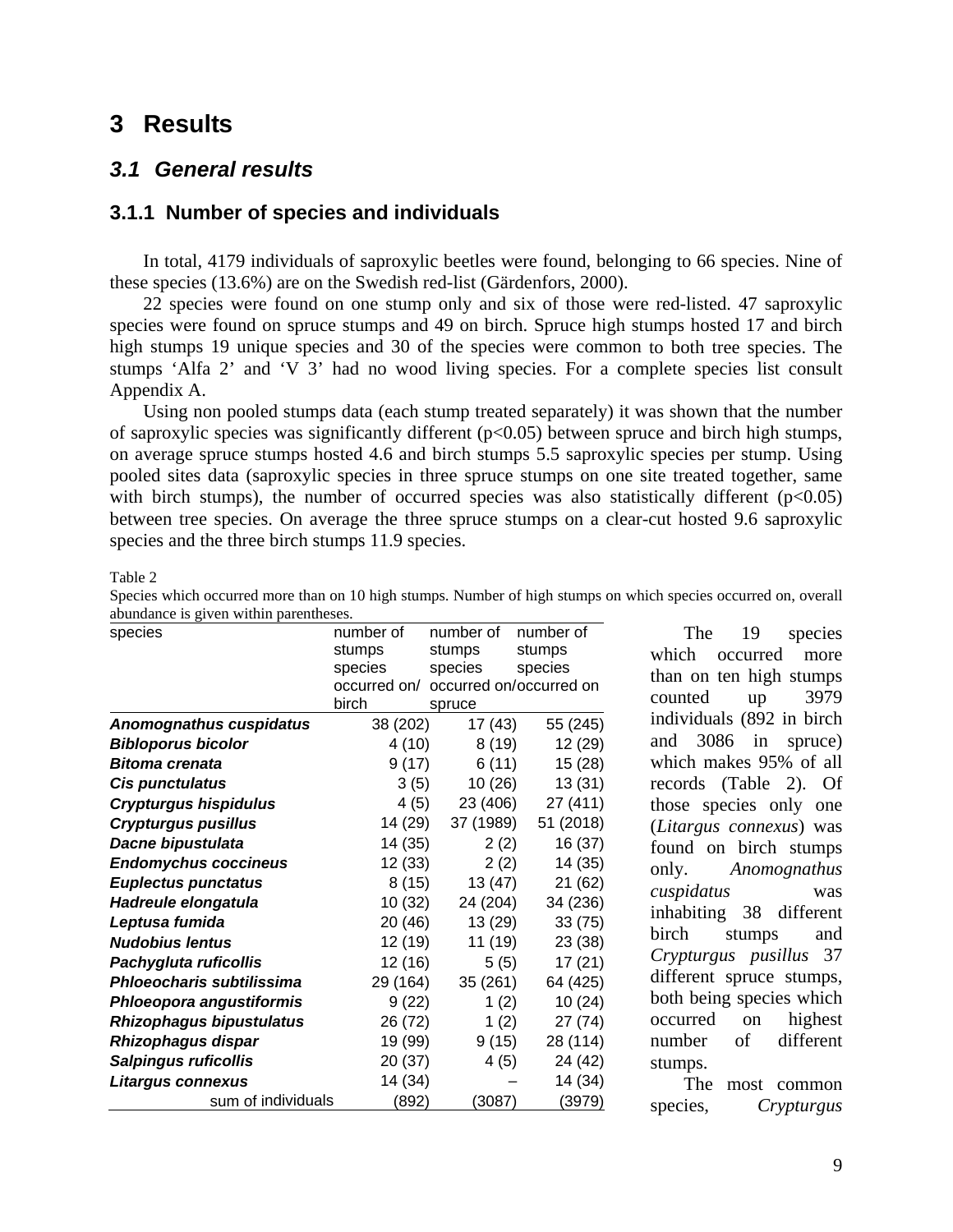<span id="page-9-0"></span>*pusillus* (2018 indiv.) was found on 51 (42.5%) of the 120 high stumps, mainly (1989 indiv.) on spruce high stumps (Table 2). The second most common species *Phloeocharis subtilissima* (425 indiv.), was found on  $64$  (53.3%) high stumps and  $61\%$  occurred on spruce high stumps. *Crypturgus hispidulus* was the third common species (411 indiv.), i t was found on 27 high stumps and with only five individuals on birch.

### **3.1.2 NMS ordination**

plotting axis 2 and 3 spruce and birch were clearly separated (Figure 4). The birch plots (clearcuts ) are located above zero value on axis 3. With exception of one East plot, the spruce plots are Axis 1 plotted with axis 2 and axis 1 plotted with axis 3 did not show any obvious patterns. It should be noted that in NMS all the axis are ranked equal in how much they explain. When below zero value of axis 3. Many of same geographical location plots are located close. For example three of East spruce plots are close, three Mid-west plots are close and same tendency occurs with many other sites. Grouping of rich and poor areas could not be seen.



#### Figure 4

Non-metric Multidimensional Scaling, axis 2 and 3. B- birch plots (gray), S- spruce plots (black). See table 1 for site location.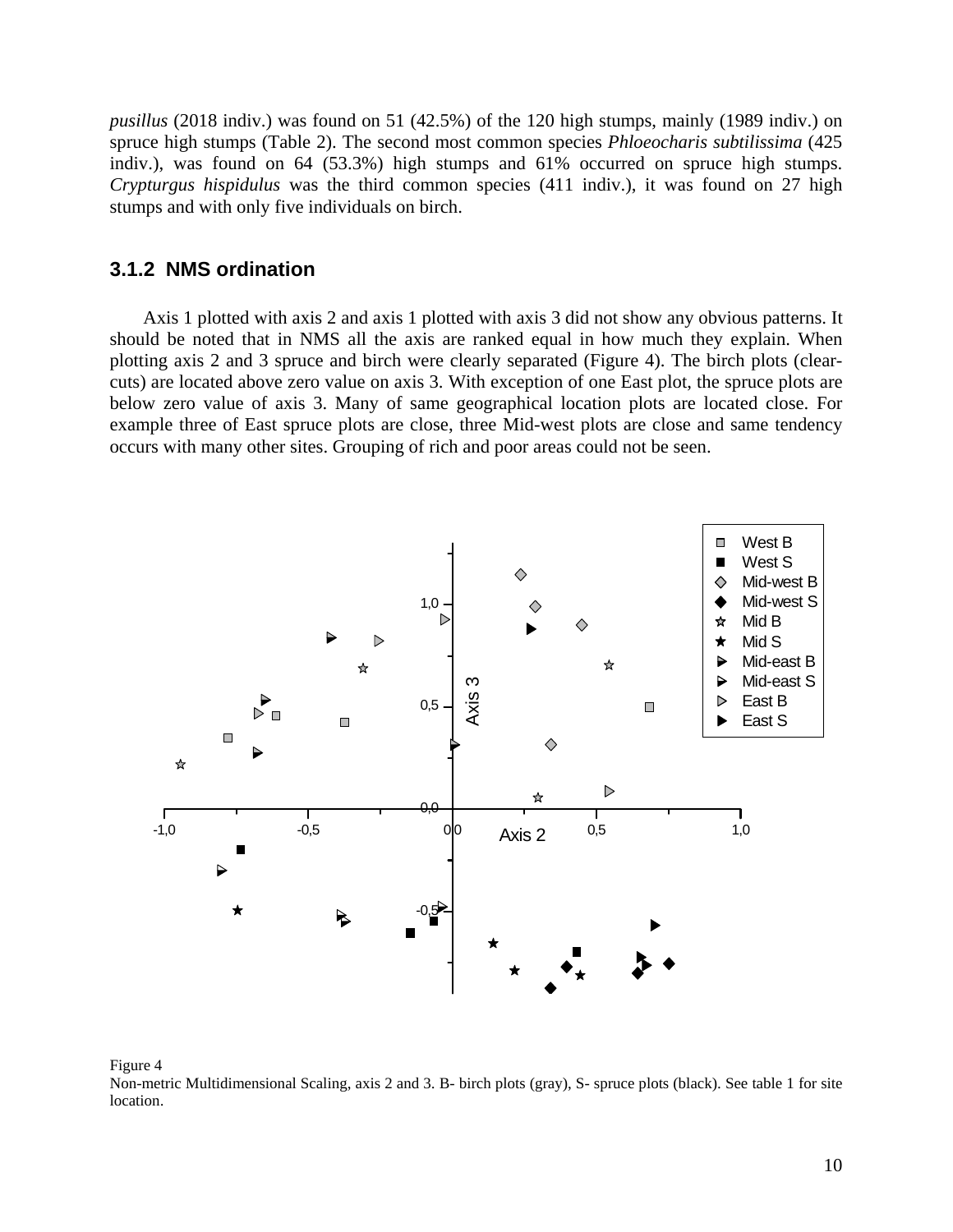### <span id="page-10-0"></span>**3.1.3 The sites**

The number of species on spruce and birch in different sites was not statistically different. The spruce high stumps in rich sites hosted more species than on poor sites, 36 and 35 respectively (Table 3). In case of birch, the opposite occurred, the poor areas had more species compared with rich areas, 40 and 37 respectively. When looking at saproxylic species on both tree species, there was also more species in poor areas than on rich, 53 and 48 respectively.

In rich areas the highest number of species was in 'west' clear-cut 'A' with 17 species on spruce and 20 in birch (Table 3). In poor spruce areas the highest number of species (14) was in 'west' clear-cut 'D'. In poor birch areas, sites 'J', 'Q' and 'X' all had all 15 different species. Lowest number of species (2) was on poor clear-cut 'V' spruce high stumps. Lowest number of species (6) in rich areas was in site 'T' spruce high stumps.

When looking at the number of species in bigger scale (landscape), summarizing species on neighboring areas, the species richness on spruce and birch was not statistically different. Sites A+B birch stumps hosted most species (24) (Table 3). The lowest number of species (8) was in area V+X spruce stumps.

Table 3

Number of species in different sample areas, number of individuals is given within parentheses. Summarized species on neighboring areas are highlighted in gray.

|         | rich areas |          |             | poor areas |          |
|---------|------------|----------|-------------|------------|----------|
| site    | spruce     | birch    | site        | spruce     | birch    |
| В       | 10(50)     | 11 (34)  | D           | 14 (150)   | 11(43)   |
| A       | 17 (485)   | 20 (47)  | E           | 11 (138)   | 10 (146) |
| $A + B$ | 19 (535)   | 24 (81)  | $D + E$     | 18 (288)   | 16 (189) |
| м       | 10 (235)   | 8(33)    | P           | 12 (287)   | 13(24)   |
| N       | 10(65)     | 11 (34)  | Q           | 9(513)     | 15(57)   |
| $M+N$   | 16 (271)   | 12(67)   | $P + Q$     | 16 (800)   | 20(81)   |
| Alfa    | 7(19)      | 11 (38)  | Gamma       | 8(170)     | 7(27)    |
| Ζ       | 8(55)      | 15(52)   | Delta       | 8(45)      | 7(48)    |
| Alfa+Z  | 11(74)     | 17 (90)  | Gamma+Delta | 12 (215)   | 10(75)   |
| G       | 7(36)      | 15 (76)  | J           | 10 (119)   | 15 (83)  |
| н       | 9(27)      | 10(34)   | Κ           | 12 (101)   | 9(17)    |
| G+H     | 12 (63)    | 16 (110) | $J+K$       | 16 (220)   | 20 (100) |
| S       | 13 (117)   | 11 (16)  | V           | 2(33)      | 12(45)   |
|         | 6(15)      | 11(24)   | X           | 8(559)     | 15 (109) |
| $S+T$   | 16 (132)   | 19 (40)  | $V+X$       | 8(592)     | 19 (154) |
| total   | 36 (1077)  | 37 (388) | total       | 35 (2115)  | 40 (599) |
| common  | 48 (1465)  |          | common      | 53 (2714)  |          |

There was one more unique species on rich spruce areas than on poor, 11 and 12 respectively. Rich birch areas hosted less unique species than poor, 9 and 12 respectively. Birch had more species (28) found in both rich and poor areas than spruce (24).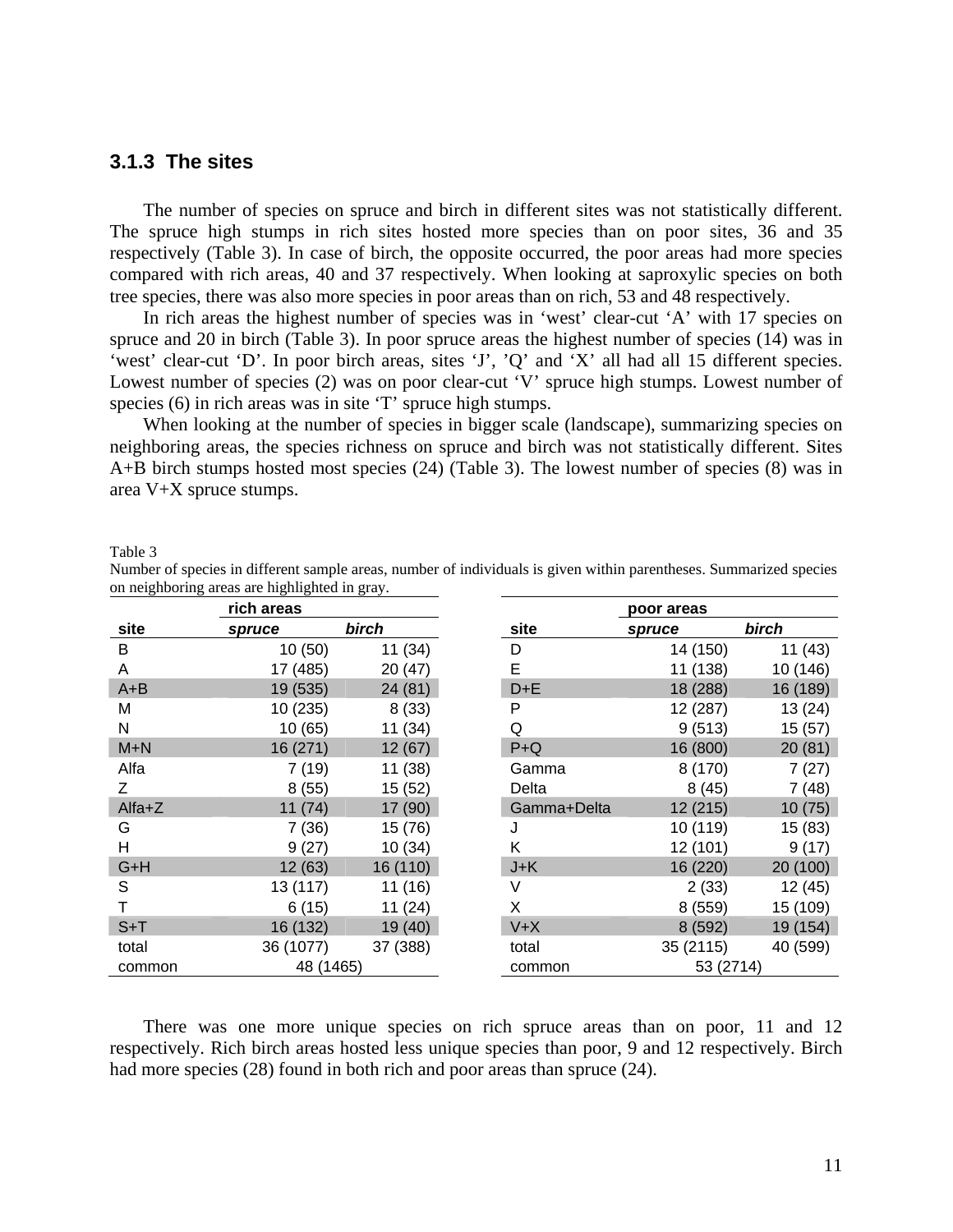### <span id="page-11-0"></span>**3.1.4 Diameter**

The regression analyses showed no correlation between the high stump diameter and species richness, for both spruce and birch (Figure 5 and 6).

On spruce highest number of species  $(12)$  was found on two stumps, 23 and 34 cm stumps respectively. The coarsest spruce high stump (58 cm) hosted only 7 species.

On birch highest number of species (11) was found on the thinnest birch (21 cm) high stump. The coarsest stump (40 cm) had 9 species and the second coarsest stump (39 cm) had only 4 species.



Figure 5. Diameter and number of species on the 60 spruce high stumps.



Figure 6. Diameter and number of species on the 60 birch high stumps.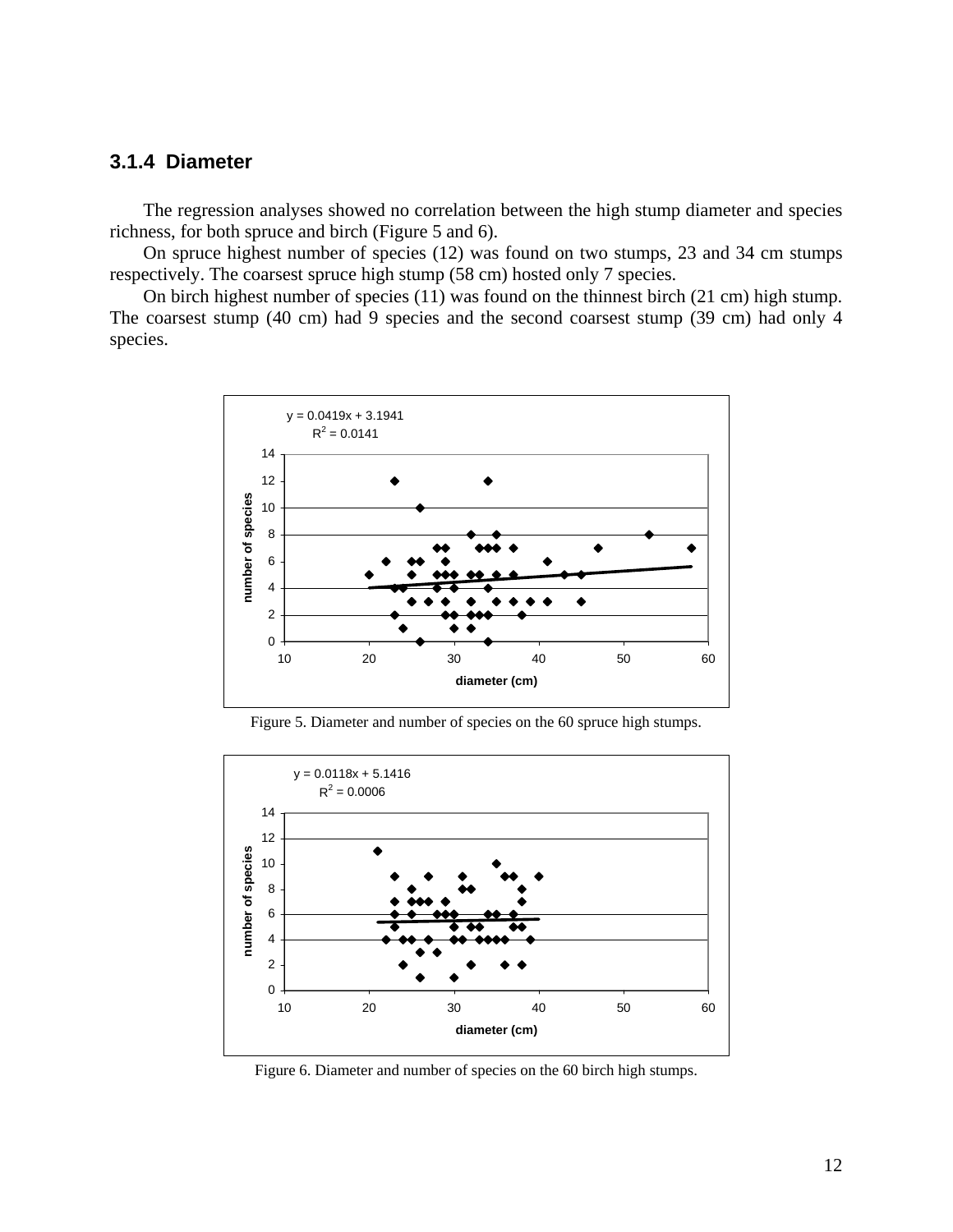### <span id="page-12-0"></span>**3.1.5 Geographical location**

When testing the influence of geographical location to number of species on spruce and birch no significant differences were found (p>0.05).

Spruce samples had the highest number of species (27) in 'west' and the lowest number (17) in 'mid' plots (Table 4). On birch high stumps the highest number of species (29) occurred in 'mid-east' location and the lowest (19) in 'mid' area samples (Table 5).

Summarizing beetle species on both tree species the 'west' area had 42 species being the richest and 'mid' area with 24 species the lowest in species number.

Table 4 Number of species in different geographical locations.

|                | west | - - <del>. .</del> -<br>mid-west | mid | mid-east | east |
|----------------|------|----------------------------------|-----|----------|------|
| spruce         |      | 20                               |     | 19       |      |
| birch          | 27   | 28                               | 19  | 29       | 24   |
| birch & spruce | 42   | 35                               | 24  | 33       | 33   |

## *3.2 Red-listed species*

In general the number of red listed species was high. In total nine red listed saproxylic species were found (13.6 % of all species) in this study: One endangered (EN), one vulnerable (VU) and seven near threatened (NT) (Table 5). The overall number of red listed individuals was low (19). Of those species seven were found on birch and four on spruce stumps.

Six of the red listed species were found in poor sites and four on rich sites*, Cis rugulosus* (NT) occurred in both. *Cis castaneus* (NT) was found in poor east site on both spruce and birch high stump. Also *Tetratoma fungorum* (NT) was found on both tree species on the poor east stand. Only vulnerable species found was *Ipidia binotata* (VU), on poor west site on a 35 cm spruce.

Geographically the most rich in red listed species were the costal areas 'east' and 'west' with four species followed by mid-east and mid-west areas with only one species. No red listed species were found on 'mid ' areas.

The most abundant red-listed species was *Euryusa castanoptera* (NT) (5 indiv.) found on thin (23cm) birch high stump in rich west area Styrestad. The same stump, the only stump where more than one red listed species occurred, hosted also *Phyllodrepoidea crenata* (EN) (3 indiv.).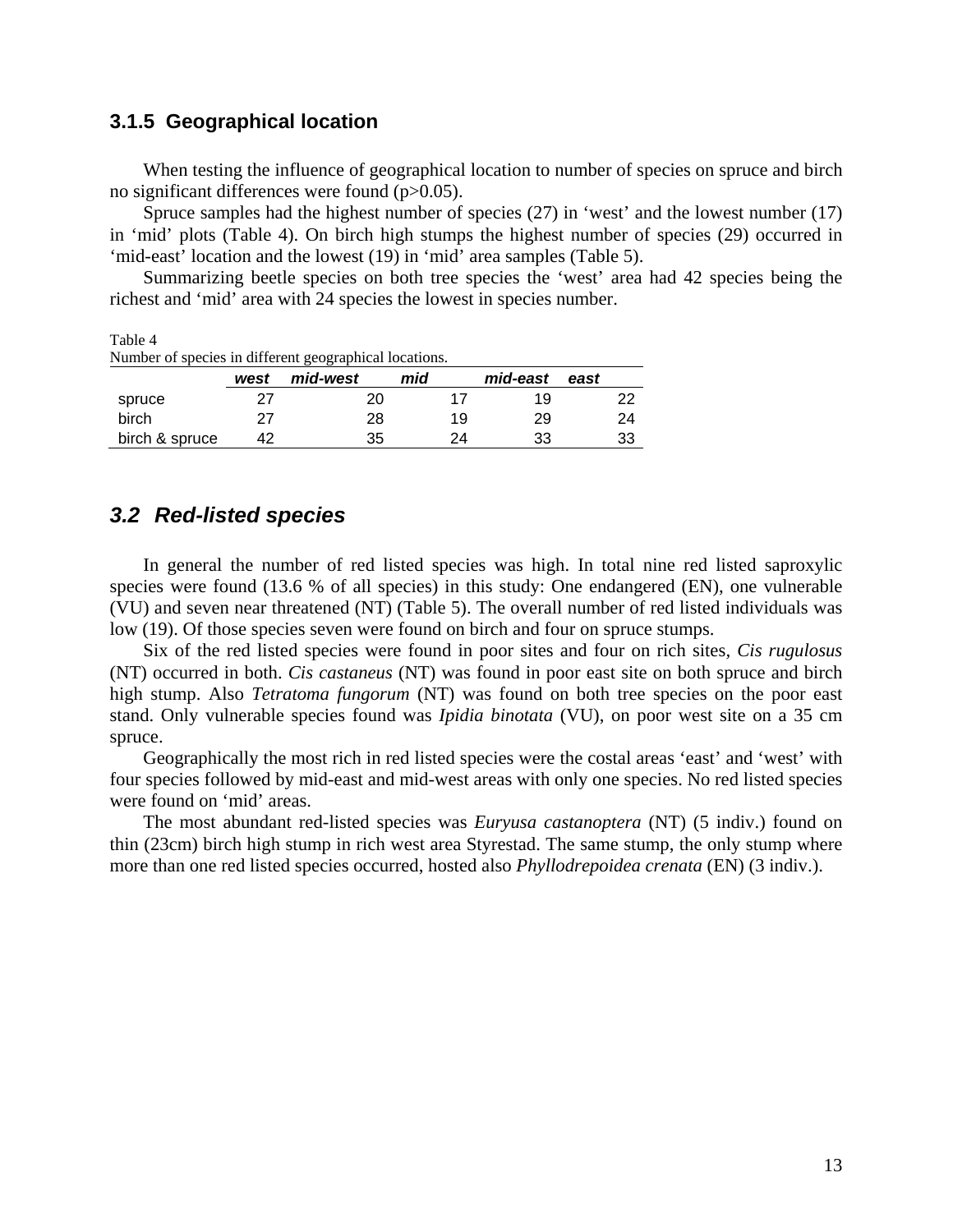| Name                                | $\cdots$ $\cdots$<br>Stump Tree |                                 |    |                  | Dia- Loc- Rich/   |                | Indivi- Ecology (acc. to ArtDatabanken)                                                                                                                                                                                                                                                                                                         |
|-------------------------------------|---------------------------------|---------------------------------|----|------------------|-------------------|----------------|-------------------------------------------------------------------------------------------------------------------------------------------------------------------------------------------------------------------------------------------------------------------------------------------------------------------------------------------------|
|                                     |                                 | number species meter ation poor |    |                  |                   | duals          |                                                                                                                                                                                                                                                                                                                                                 |
| Cis rugulosus<br>(NT)               | N <sub>5</sub>                  | <b>Birch</b>                    | 33 | E                | <b>Rich</b>       | 1              | Among other places lives on fungi<br>Polyporys versicolor on deciduous                                                                                                                                                                                                                                                                          |
| Cis rugulosus<br>(NT)               | V <sub>5</sub>                  | <b>Birch</b>                    | 37 |                  | Mid-EPoor         | 1              | stumps. Not very well known.                                                                                                                                                                                                                                                                                                                    |
| Cis castaneus<br>(NT)               | P <sub>2</sub>                  | Spruce                          | 43 | Е                | Poor <sub>2</sub> |                | Larva development occurs in wood<br>fungi on deciduous trees. Found in                                                                                                                                                                                                                                                                          |
| Cis castaneus<br>(NT)               | P <sub>5</sub>                  | <b>Birch</b>                    | 30 | Е                | Poor <sub>1</sub> |                | mycel of svavelticka in oak wood, also<br>found in wet-loose (swab) beech<br>wood.                                                                                                                                                                                                                                                              |
| Corticeus<br>unicolor (NT)          | P 4                             | birch                           | 27 | Е                | Poor              | $\overline{1}$ | Under loose spruce bark on beech<br>stumps, rarely on birch. Also occurs on<br>dead beech stumps attacked by the<br>fungi Hylecoetus detmestoides.                                                                                                                                                                                              |
| Dendrophagus<br>crenatus (NT)       | D <sub>1</sub>                  | spruce                          | 26 | W                | Poor              | $\overline{1}$ | Under the bark on both conifers and<br>deciduous trees. Feeds on cambium of<br>trees dead for a couple of years. Can<br>be found on standing dead trees and<br>winters under the bark.                                                                                                                                                          |
| Euryusa<br>castanoptera<br>(NT)     | A 5                             | birch                           | 23 | W                | Rich              | 5              | Found on old deciduous trees, several<br>times on newly dead birch in dense<br>natural forests, also on birch in grazed<br>stands and on other newly dead trees.                                                                                                                                                                                |
| Globicornis<br>marginata (NT)       | G 5                             | birch                           | 35 | Mid-Rich<br>west |                   | 1              | Larva eats dead insects under the bark<br>and in the wood of dead trees. Found<br>in old dead sun exposed pine logs,<br>also in the wood of dead birch and<br>alder stumps.                                                                                                                                                                     |
| Ipidia binotata<br>(VU)             | E 1                             | spruce                          | 35 | W                | Poor              | $\overline{1}$ | Very rare and local. Found on wood<br>fungi of under the bark of dead trees.<br>Most occurrences in Sweden on<br>spruce stumps with Fomitopsis<br>pinicola also on pine, birch, aspen and<br>beech. Several times on clearcuts i.e.<br>not a virgin forest relict. Often in fire<br>killed pine and spruce. Usually on<br>trees dead 2-5 years. |
| Phyllodrepoidea A 5<br>crenata (EN) |                                 | birch                           | 23 | W                | Rich              |                | Under the bark of several deciduous<br>trees as salix sp., aspen, oak, beech<br>and maple. Rarely on conifers. On<br>newly dead bark (moist) on logs and<br>standing trees.                                                                                                                                                                     |
| Tetratoma<br>fungorum (NT)          | Q 1                             | spruce                          | 35 | Е                | Poor <sub>1</sub> |                | Larva in fungi or in bark and wood with<br>mycel. On deciduous trees like beech,                                                                                                                                                                                                                                                                |
| <b>Tetratoma</b><br>fungorum (NT)   | Q4                              | birch                           | 23 | Е                | Poor <sub>1</sub> |                | oak, aspen, salix caprea, linden and<br>apple. Most common on birch attacked<br>by birch fungi. Frequently on standing<br>dead trees.                                                                                                                                                                                                           |

| Table 5                                           |
|---------------------------------------------------|
| Red listed species, their occurrence and ecology. |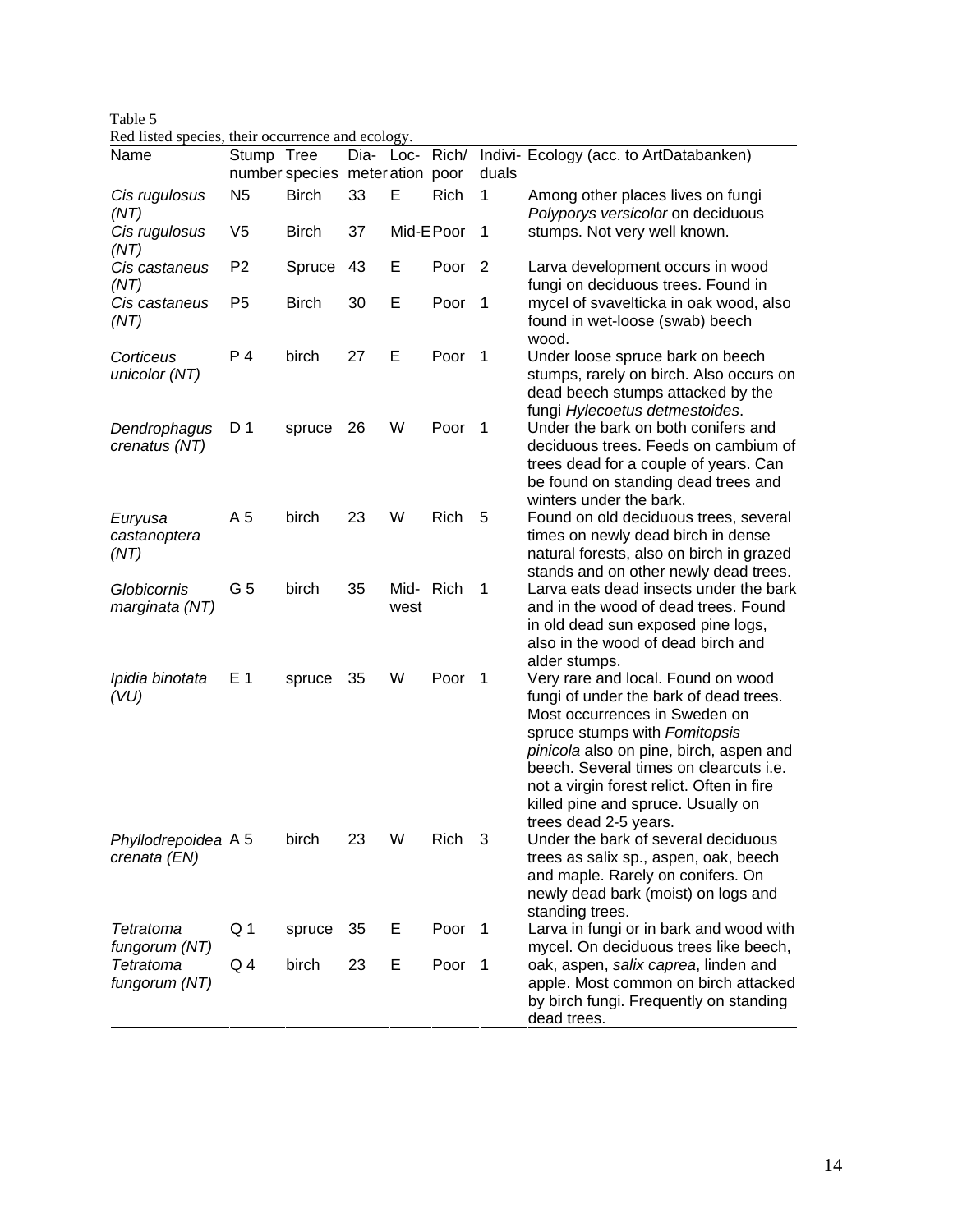## <span id="page-14-0"></span>**4 Discussion**

In the present study total species number was 66, which is in accordance with earlier findings of similar studies. For example Jonsell and Weslien (2003) studied spruce stumps by sieving bark samples four years after creation and found 43 saproxylic species (47 on spruce in this study). Jonsell also (2004) studied birch and aspen stumps two and five years after creation by bark sieving and found 42 saproxylic species on man-made birch high stumps (49 in this study).

Tree species' was the only variable affecting the species richness, birch stumps hosted ' significantly more species than spruce stumps. Furthermore, the species composition was also different on spruce and birch, since they had 17 and 19 unique species, respectively. Not more than half of the saproxylic beetles found where common to both tree species. This was an expected result as the faunal differences between tree species are well known. Jonsell et al. (1998) found that the insect fauna is clearly different in conifers and deciduous trees. Also Abrahamsson (2002) found differences between beetle assemblage in spruce and birch when studying beetle fauna of one year old high stumps with window traps.

The results from the non-metric ordination furthermore strengthen the other performed statistical analysis. Differences between the two studied tree species are clearly seen and many of same geographical location plots are located close (Figure 4). That shows most probably the similarities in species assemblage on those areas. The rich and poor areas are scattered around the ordination sample and do not show any grouping.

As the rich areas where chosen close to known beetle hot-spots and in areas with a high amount of deciduous trees, I had expected to find more species there. In particularly species dependent on deciduous trees, as earlier studies like Martikainen et al. (2000) show that the invertebrate fauna clearly differs between mature managed and old-growth forest, old-growth forest had significantly more species than managed forest, especially regarding the saproxylic species. In this study the comparison of species richness between rich and poor landscapes gave unexpected results. The spruce high stumps had only one more species in rich areas than on poor. The opposite situation was found regarding birch stumps, in rich sites there was even less species than on poor (Table 3). However, the beetle assemblage in rich and poor areas were different as both type of areas hosted several unique species. Evidently, even stumps in the normal production forests with spruce dominance are widely used by many different beetles. The division into rich and poor areas in this study is perhaps not totally dependable and accurate. Some kind of quantitative data would have been preferable in order to investigate whether there really are important differences on landscape levels, for instance some measurement of the amount of broadleaved trees, tree age, etc.

Saproxylic fauna of Biskopstorp and Tönnersjöheden areas were also studied by Abrahamsson (2002), using window flight traps. Tönnersjöheden is located in an area dominated by spruce with low amount of dead wood and Biskopstorp is a large nature reserve (800 ha) where beech and oak are common. Both more species and individuals were collected from Biskopstorp. Same tendency occurs in present study, Biskopstorp (areas A and B) hosts more species than Tönnersjöheden (areas D and E) (Table 4). He concluded that not only trivial species may benefit from artificially created high stumps, the same conclusion can be drawn from this study.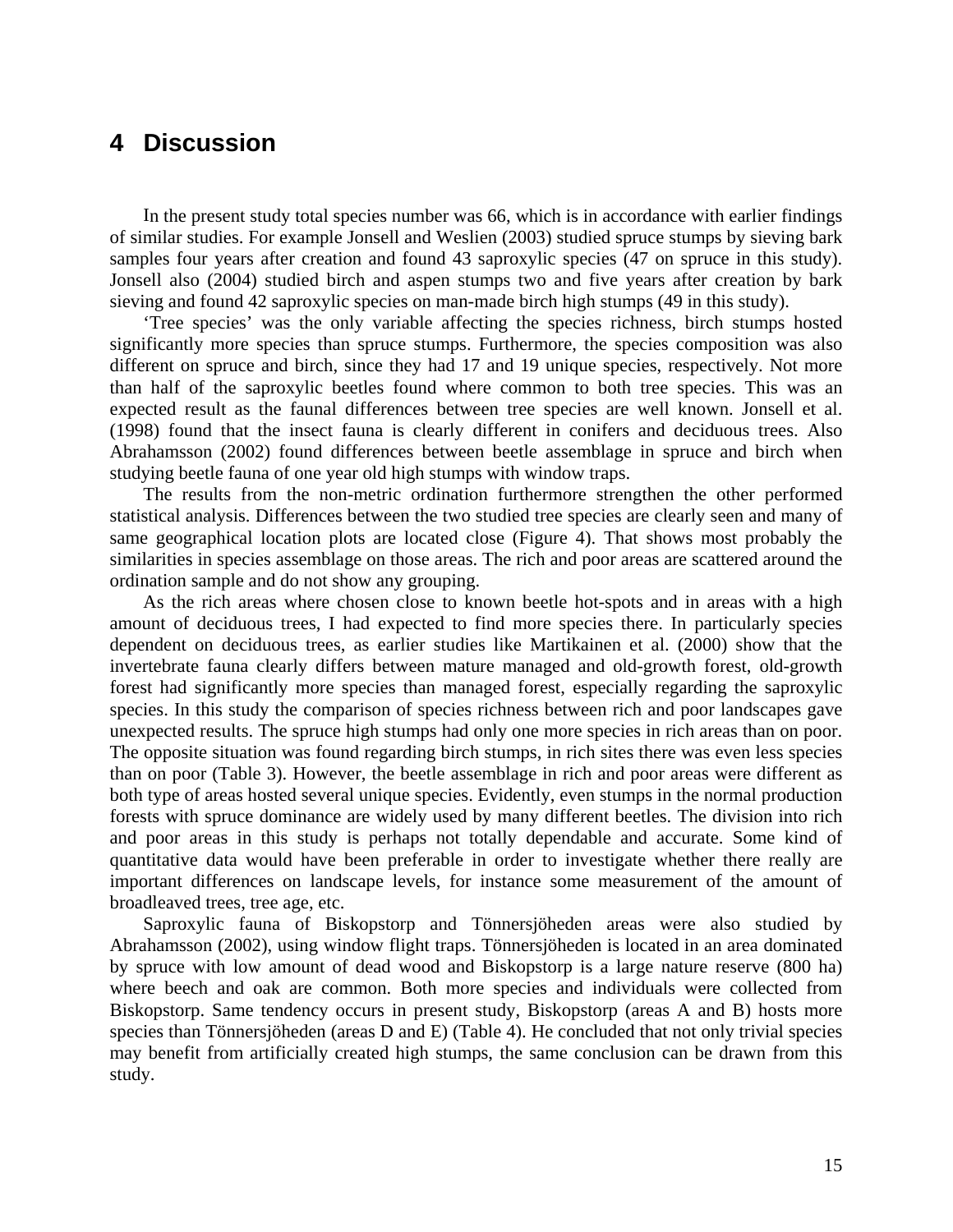The reason that the differences between different landscapes were small can be because the high stumps are not late enough in the succession and perhaps in the future the beetle assemblages and richness will differ more. The small differences can also be due to underestimating the potential of high stumps in production forests. Furthermore, areas regarded as ri ch in present study have higher abundance of deciduous trees, mostly oak and beech and the birch stumps might not be enough attractive for beetles. It could also be possible that the sample areas are not close enough to hot-spots and therefore do not host more species.

That there was no effect of 'stump diameter' to species richness was somewhat surprising, as the coarseness of the substrate has been found to be an important factor in many studies (Lindhe, et al., 2004; Jonsell, 1998). Even the rare and red-listed species did not show any preferences towards larger stumps, *e.g.* the endangered species *Phyllodrepoidea crenata* was found on one of the thinnest (23cm) birch stumps. Therefore the availability of even small size substrate in managed forest can be important for the beetle fauna and even for red listed species.

The fact that same bark area size was stripped from all stumps can decrease the diameter effect. The small effect can also be caused by the small diameter range in studied stumps, 20-58 in spruce with only 3 coarser stumps and 21-40 in birch (Figure 1, 5 and 6). Jonsell (2004) argues that more extreme diameters would probably give more effect. As a matter of fact, in the present study the three spruce stumps above 45 cm in diameter all harboured a somewhat larger number of species. Other probable cause can also be that the importance of size is more relevant in hardwood deciduous trees like oak and beech. In the long run the courser stumps should be preferred as their decay process takes longer time. Kruys et al. (1999) states that the smaller trees with smaller volume will "rot out of the system" faster. Also the bigger stumps have a bigger usable area.

The three mid-geographical locations can be seen relatively similar from ecological viewpoint as they are close to each other. But the east coast and west coast areas are different. The west coast of Sweden has lower temperature and higher precipitation. The east coast is warmer and with lower precipitation, and the areas around the study sites are dominated by oak and pine. Hornsö (east areas) is an outstanding hot-spot with 218 recorded red listed beetles (Nilsson, 2001). Nevertheless, in this study there were more species in the west coast (42) than on east (33), and less (24) species were found on middle areas (Table 4). Although there are differences in species number and assemblage in different locations, it is not possible to describe them according to available data.

No pattern could be seen in the red-listed species occurrence regarding rich/poor areas and on stumps with different diameter. Even the known beetle hot-spot Hornsö did not give higher number of red-listed species.

There was more red listed species on birch high stumps (5) than on spruce (2), two species occurred in both. The latter were *Tetratoma fungorum* and *Cis castaneus,* species which are previously found on deciduous trees. Their occurrence on both tree species could be a result of sampling with the same sieving tool but most likely they were just 'travellers' using the stump as a resting place. It is unlikely, but not impossible, that they inhabited spruce stumps.

individuals. According to the present study there are no signs of possible outbreaks which could be a threat to neighbouring stands. That result is in accordance with earlier findings of, for During conservation of saproxylic species and promotion of dead wood the risk of outbreaks of bark beetles is often emphasized (Similä et al., 2003). In this study the stumps were three years old which can explain the absence of phloem- and bark-feeding beetles, as they are the first insects who colonise dead trees shortly after tree death (Weslien and Schroeder, 1999). There was one exception, *Pityogenes chalcographus,* but it was found only on two stumps and just four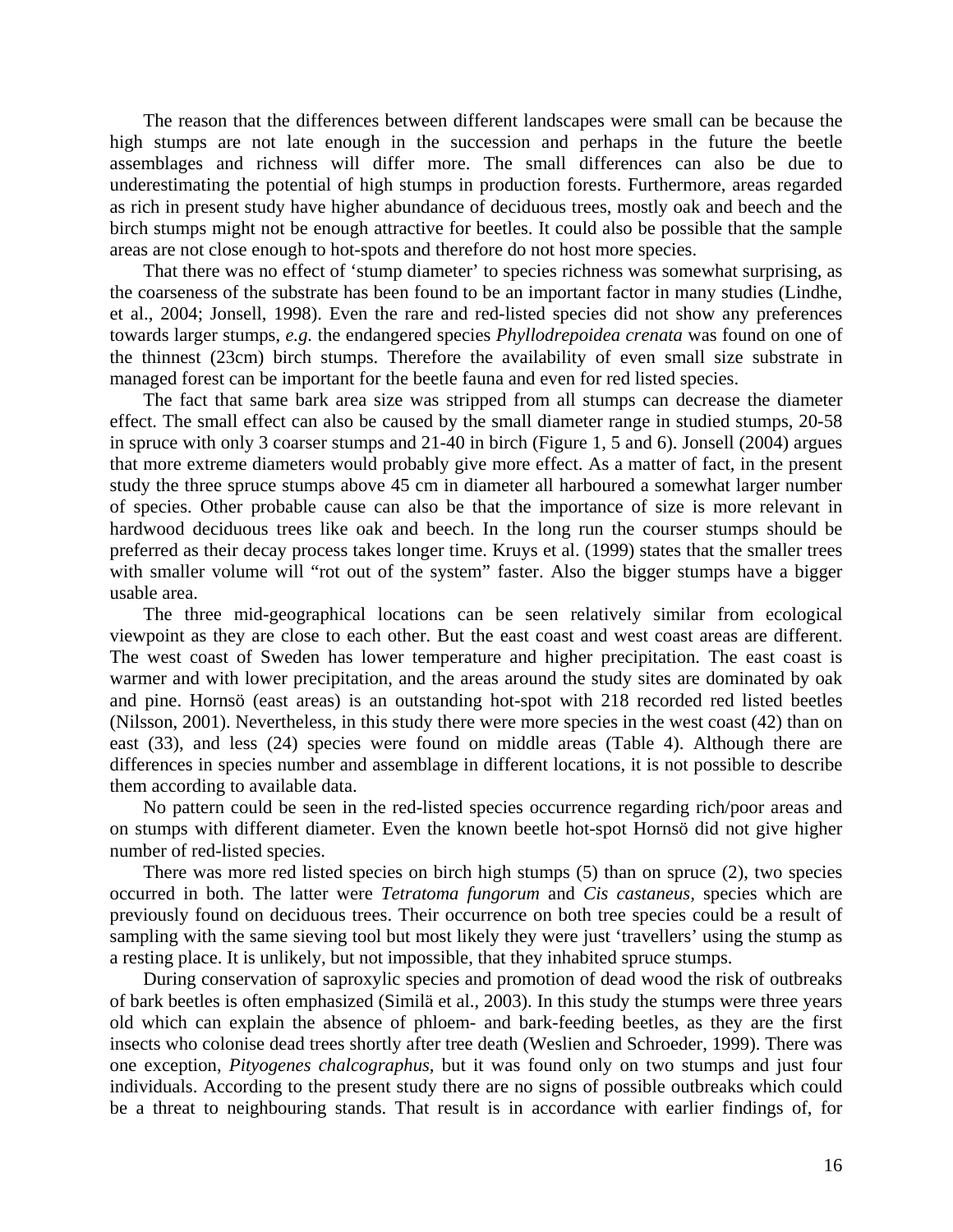<span id="page-16-0"></span>exam ple, Schroeder et al. (1999) who found that mechanically created high stumps are not ideal breeding substrate for *Ips typographus* and that the insect damage to living trees should not be expected when creating high stumps. Furthermore, bark beetles have an important role for forest biodiversity, rather than being a potential problem for living trees (Similä et al. 2003). They open the dead wood for subsequent colonisers (Schroeder and Eidmann, 1993).

### *4.1 Conclusions*

The tree species was the only variable which influenced beetle assemblage and richness. The beetle fauna clearly differed between spruce and birch. Birch also hosted more species and therefore can be regarded more valuable. But there was only slightly less species on spruce high stumps. Both spruce and birch had many unique species and therefore, if possible, to leave high stumps of both speices can be beneficial for the overall biodiversity. Present study on saproxylic beetles also revealed some unexpected results. The rich areas did not host more species than poor. Surprisingly the stump diameter did not influence either species richness or abundance in high stumps. The fact that the most threatened species *Phyllodrepoidea crenata* was found on a thin (23 cm) birch stump shows that even small size substrate can be valuable. Geographical location influenced the beetle assemblage but species richness between areas was not statistically different. The fact that relatively high number (13.6%) of red listed species were found, and also in spruce dominated areas, highlights the importance of man made high stumps in the normal production forest for many endangered beetle species. Results of the study clearly show that artificially created high stumps are valuable for beetle conservation and protection.

## **Acknowledgements**

First and most of all I would like to thank my supervisors, Matts Lindbladh and Markus Abrahamsson, for friendly and inspiring environment for their help and patience during work process. Of course big thanks for their valuable comments, suggestions and number of revisions of manuscript. Special thanks to Matts who gave me the opportunity to write my thesis and provided with resources. I also would like to thank the examinator Mats Niklasson, for many valuable suggestions that greatly improved the manuscript. And also big thanks to Southern Swedish Forest Research Centre and all the people working there.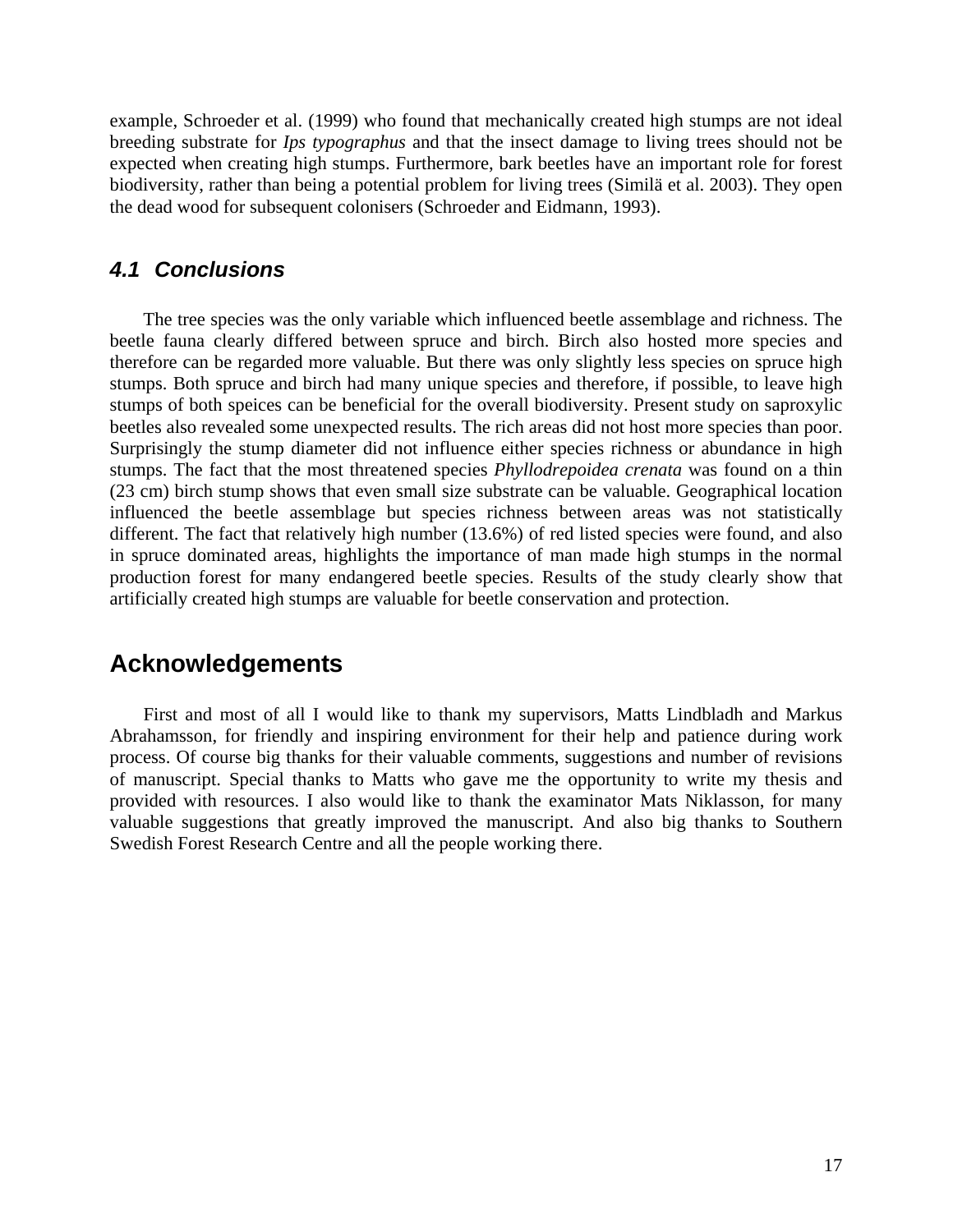## **References**

- Abrahamsson, M., 2002. Artificially created High stumps: Do they benefit saproxylic beetles or is it just a cost for forestry. Examensarbete I Biology. Lunds Universitet.
- ArtDatabanken. Swedish Species Information Centre. Official Swedish Red List. http://www.artdata.slu.se/redlist.htm (02.02.05)
- Clarke, K. R. (1993). "Non-parametric multivariate analyses of changes in community structure." Australian Journal of Ecology 18(1): 117-143.
- FSC-council, 2000. Swedish standard for FSC-certification of forestry. Swedish FSC-council.
- Gärdenfors, U., (ed.) 2000. Rödlistade arter i Sverge 2000 The 2000 Red List of Swedish Species. ArtDatabanken, SLU, Sweden.
- Hansson, C., 1998. Betydelsen av tillskapade granhögstubbar för skalbaggs- (Coleoptera) och tipsfaunan (Thysanoptera). Institutionen för Entomology, SLU, Uppsala, Sweden (In Swedish with English summary).
- Jonsell, M, Nittérus, K & Stighäll, K 2004. Saproxylic beetles in natural and man-made deciduous high stumps retained for conservation. Biological Conservation 118: 163-173.
- Jonsell, M., Weslien, J., 2003. Felled or standing retained wood it makes a difference for saproxylic beetles. Forest Ecology and Management 175: 425-435.
- Jonsell, M., Weslien, J., Ehnström, B., 1998. Substrate requirements of red-listed saproxylic invertebrates in Sweden. Biodiversity and Conservation 7: 749-764.
- Kaila, L., Martikainen, P., Punttila, P., 1997. Dead trees left in clear-cuts benefit saproxylic Coleoptera adapted to natural disturbances in boreal forests. Biodiversity and Conservation 6: 1-18.
- Kaila, L., Martikainen, P., Punttila, P., Yakovlev, E., 1994. Saproxylic beetles (Coleoptera) on dead birch trunks decayed by different polypore species. Annales Zoologici Fennici 31, 97-107.
- Kolström, M., Lumatjärvi, J., 1999. Decision support system for studying effect of forest management on species richness in boreal forests. Ecological Modelling, Volume 119, Issue 1, 1 July 1999, Pages 43-55.
- Kruys, N., Fries, C., Jonsson, B.G., Lämås, T., Ståhl, G., 1999. Wood-inhabiting cryptogams on dead Norway spruce (Picea abies) trees in managed Swedish boreal forests. Can. J. For. Res. 29: 178-186.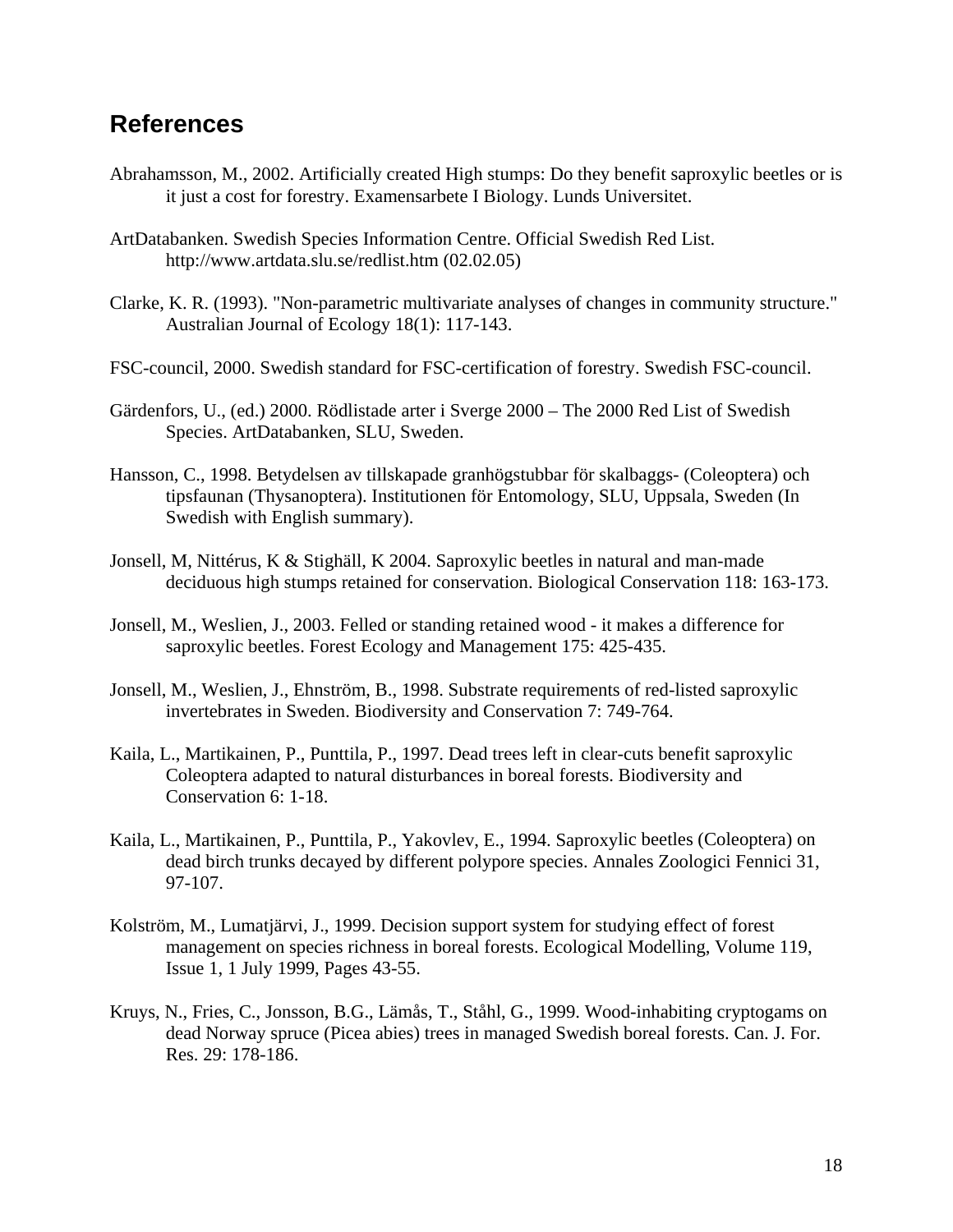- Lindhe, A., 2004. C onservation through management cut wood as substrate for saproxylic organisms. Doctor's dissertation. SLU, Department of Entomology, Uppsala. ISSN 1401- 6230, ISBN 91-576-6534-6.
- Lindhe, A., Åsenblad, N., Toresson, H-G., 2004. Cut logs and high stumps of spruce, birch, aspen, and oak - nine years of saproxylic fungi succession. Biological Conservation 119: 443-454.
- Lindhe, A., Lindelöw, Å., unpublished data. Cut high stumps of spruce, birch, aspen and oak as breeding substrates for saproxylic beetles. Manuscript.
- Lundberg, S., Gustafsson, B., 1995. Catalogus Coleopterorum Sueciae. Naturhistoriska Riksmuseet, Entomologiska Föreningen, Stockholm.
- Martikainen, P., Siitonen, J., Punttila, P., Kaila, L., Rauh, J., 2000. Species richness of Coleoptera in mature managed and old-growth boreal forests in southern Finland. Biological Conservation, Volume 94, Issue 2 , July 2000, Pages 199-209.
- Nilsson , SG., 2001. Sydsveriges viktigaste områden för bevarande av hotade arter vedskalbaggar som vägvisare till kärnområdena. Fauna och Flora 96, 59-69.
- Nilsson, SG., Hedin, J., Niklasson, M., 2001. Biodiversity and its Assessment in Boreal and Nemoral Forests. Scandinavian Forest Research Supplements 3: 10-26.
- Nittéus, K., 1998. Wood dwelling insects in natural and artificially produced high stumps of aspen and birch in Southwest Sweden. Examensarbete. SLU, Inst. f. entomologi 1998:4.
- PEFC, 2000. Technical Document, September 11, 2000. http://www.pefc.se
- Schiegg, K., 2001. Saproxylic insect diversity of beech: limbs are richer than trunks. Forest Ecology and Management, Volume 149, Issues 1-3, 1 August 2001, 295-304.
- Schroeder, F., Eidmann, H.H., 1993. Attacks of bark- and wood-boring Coleoptera on snowbroken conifers over a two-year period. Scand. J. For. Res. 8, 257-265
- Schroe der, LM., Weslien, J., Lindelöw, Å. & Lindhe, A., 1999. Attacks by bark- and woodboring Coleoptera on mechanically created high stumps of Norway spruce in the two years following cutting. Forest Ecology and Management 123: 21-30.
- Siitone n, J., 1994. Decaying wood and saproxylic Coleoptera in two old spruce forests: a comparison based on two sampling methods. Ann. Zool. Fennici 31, 89-95.
- Karelia, *Ecol. Bull.* 49. pp. 231–242. Siitonen, J., Pentitilä, R., Kotiranta H., 2001. Coarse woody debris, polyporous fungi and saproxylic insects in an old-growth spruce forest in Vodlozero National Park, Russian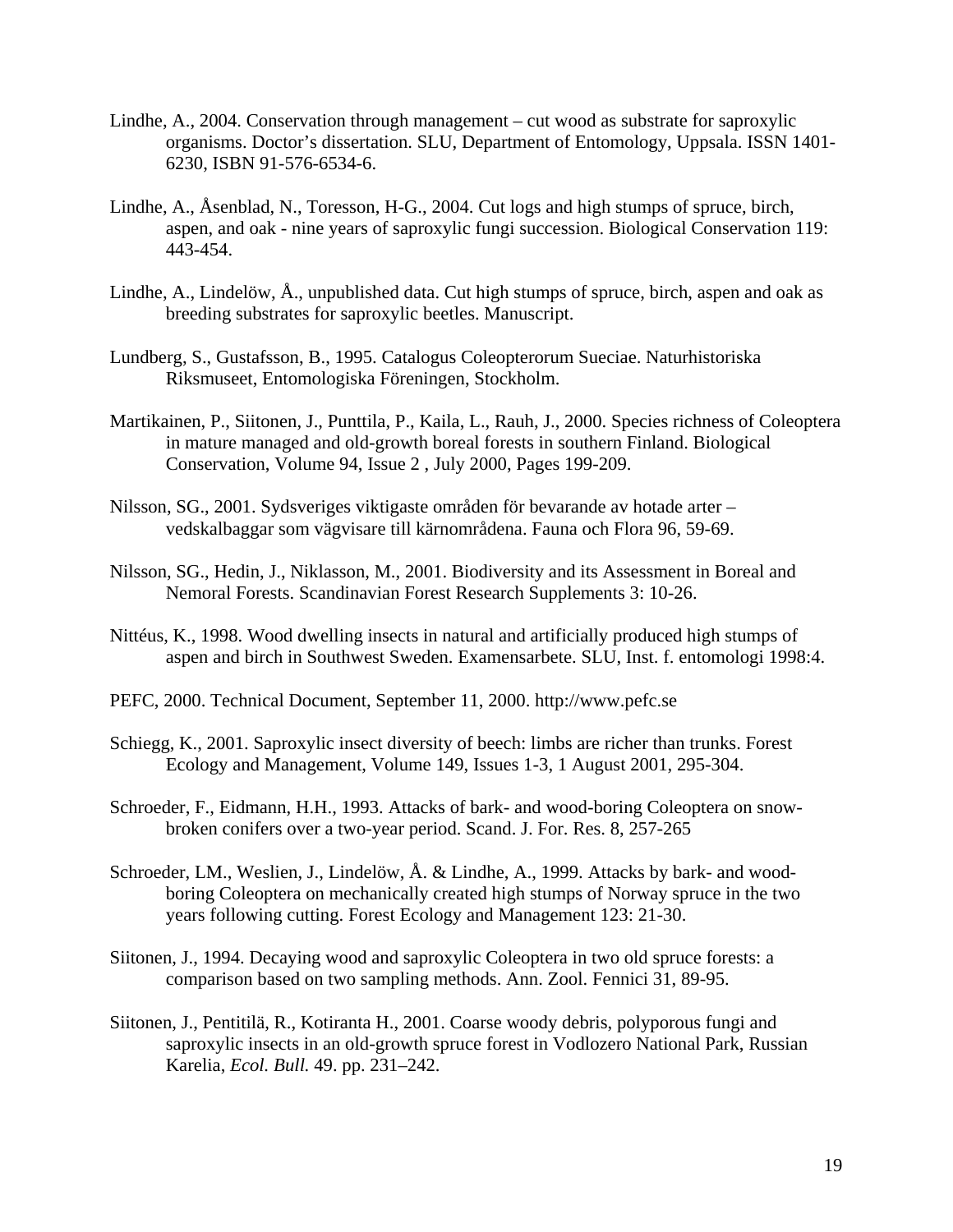Similä, M., Kouki, J., Martikainen, P., 2003. Saproxylic beetles in managed and seminatural Scots pine forests: quality of dead wood matters Forest Ecology and Management, Volume 174, Issues 1-3, 17 February 2003, Pages 365-381.

Skogsstyrelsen, 1999. Skogsvårdslagen Handbok, Jönköping. Skogsstyrelsen.

- Sverdrup-Thygeson, A., Ims, R.A., 2002. The effect of forest clearcutting in Norway on the community of saproxylic beetles on aspen. Biological Conservation 106: 347-357.
- Weslien, J., Schroeder, L.M., 1999. Population levels of bark beetles and associate insects in managed and unmanaged spruce stand. For. Ecol. Manage. 115, 267-275.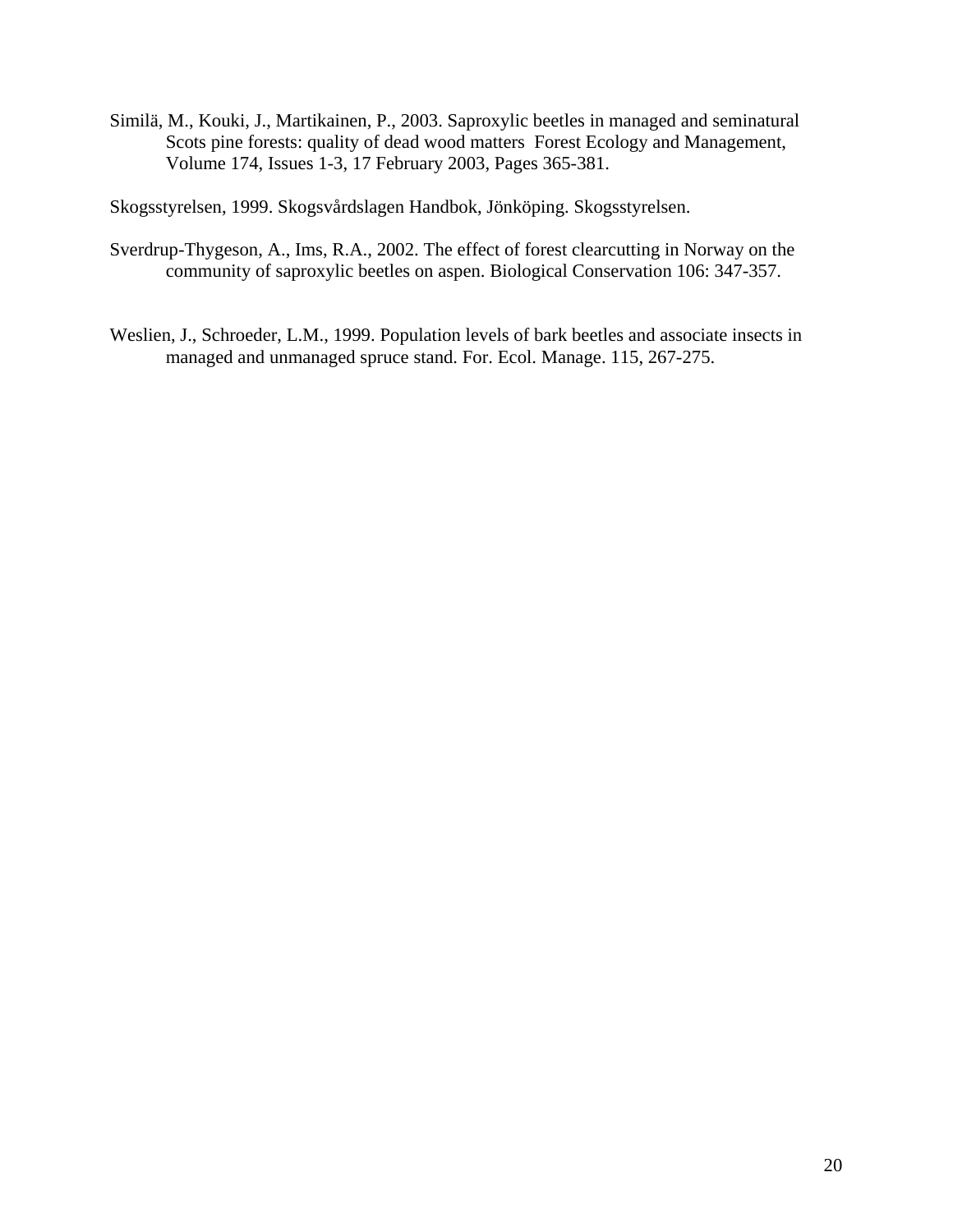## Appendix A

The complete species list. Abundance of species and number of stumps species were found on. Species which occurred on both tree species are highlighted in gray.

|                                                     |                    | <b>Birch</b>   | <b>Sum</b>          | Nr. of stumps<br>species was<br>found on |
|-----------------------------------------------------|--------------------|----------------|---------------------|------------------------------------------|
| <b>Species</b>                                      | <b>Spruce</b><br>1 |                | 1                   | 1                                        |
| Abdera triguttata<br><b>Anomognathus cuspidatus</b> | 43                 | 202            | 245                 | 55                                       |
| <b>Aradus betulae</b>                               | 1                  |                | 1                   | 1                                        |
| Atomaria umbrina                                    |                    | 1              | 1                   | 1                                        |
| <b>Bibloporus bicolor</b>                           | 19                 | 10             | 29                  | 12                                       |
| <b>Bibloporus minutus</b>                           | 6                  |                | 6                   | 3                                        |
| <b>Bitoma crenata</b>                               | 11                 | 17             | 28                  | 15                                       |
| <b>Cerylon ferrugineum</b>                          | 3                  | 4              | $\overline{7}$      | 5                                        |
| <b>Cerylon histeroides</b>                          | 1                  | 10             | 11                  | 3                                        |
| <b>Cis bidentatus</b>                               |                    | $\overline{2}$ | 2                   | $\overline{c}$                           |
| Cis boleti                                          |                    | 1              | 1                   | $\mathbf 1$                              |
| <b>Cis castaneus</b>                                | $\overline{2}$     | $\overline{1}$ | 3                   | $\overline{2}$                           |
| <b>Cis comptus</b>                                  |                    | $\overline{2}$ | $\overline{2}$      | 1                                        |
| Cis fagi                                            | $\overline{2}$     | $\overline{1}$ | 3                   | 3                                        |
| <b>Cis hispidus</b>                                 |                    | 3              | 3                   | 3                                        |
| Cis punctulatus                                     | 26                 | 5              | 31                  | 13                                       |
| Cis rugulosus                                       |                    | $\overline{2}$ | 2                   | 2                                        |
| <b>Corticaria longicollis</b>                       | $\overline{4}$     | $\overline{7}$ | 11                  | $\overline{\mathbf{4}}$                  |
| Corticaria rubripes                                 |                    | 4              | 4                   | $\overline{\mathbf{c}}$                  |
| <b>Corticeus unicolor</b>                           |                    | 1              | 1                   | 1                                        |
| <b>Crypturgus hispidulus</b>                        | 406                | 5              | 411                 | 27                                       |
| <b>Crypturgus pusillus</b>                          | 1989               | 29             | 2018                | 51                                       |
| <b>Crypturgus subcribrosus</b>                      | 23                 |                | 23                  | 3                                        |
| Dacne bipustulata                                   | $\overline{2}$     | 35             | 37                  | 16                                       |
| Dadobia immersa                                     | 3                  |                | 3                   | 3                                        |
| <b>Dendrophagus crenatus</b>                        | 1                  |                | 1                   | 1                                        |
| Dinaraea aequata                                    | 1                  | 1              | $\overline{2}$      | $\overline{2}$                           |
| <b>Endomychus coccineus</b>                         | $\overline{2}$     | 33             | 35                  | 14                                       |
| <b>Enicmus rugosus</b>                              |                    | 7              | $\overline{7}$      | 3                                        |
| <b>Ennearthron cornutum</b>                         | $\overline{7}$     | 3              | 10                  | $\overline{7}$                           |
| Euplectus fauveli                                   | $\overline{2}$     |                | 2                   | $\overline{\mathbf{c}}$                  |
| Euplectus karsteni                                  |                    | 5              | 5                   | $\overline{2}$                           |
| <b>Euplectus nanus</b>                              |                    | 1              | 1                   | 1                                        |
| <b>Euplectus punctatus</b>                          | 47                 | 15             | 62                  | 21                                       |
| Euryusa castanoptera                                |                    | 5              | 5                   | 1                                        |
| <b>Gabrius splendidulus</b>                         | 12                 |                | 12                  | 2                                        |
| Glischrochilus quadripunctatus                      |                    | 1              | 1                   | 1                                        |
| Globicornis marginata                               |                    | 1              | 1                   | 1                                        |
| Hadreule elongatula                                 | 204                | 32             | 236                 | 34                                       |
| Hapalarea gracilicornis                             | 2<br>$\mathbf{1}$  |                | 2                   | 1.                                       |
| <b>Hylurgops palliatus</b>                          |                    | 1              | $\overline{2}$<br>1 | $\overline{2}$                           |
| Ipidia binotata                                     | 1                  |                | 75                  | 1                                        |
| Leptusa fumida                                      | 29                 | 46             |                     | 33                                       |
| Leptusa pulchella                                   | 1                  | 1              | $\overline{2}$      | $\overline{2}$                           |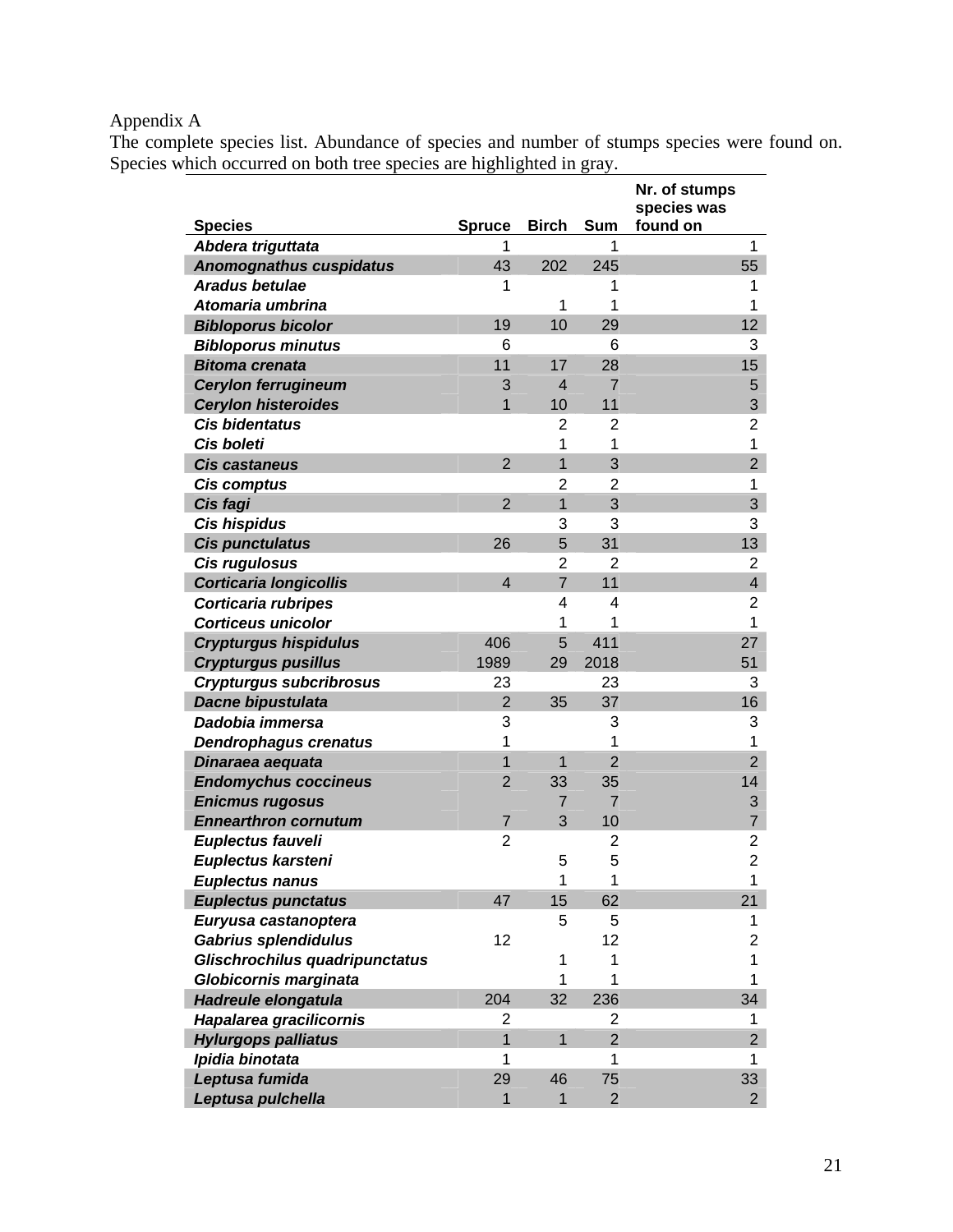| <b>Species</b>                   |     | <b>Spruce</b>  | <b>Birch</b> | <b>Sum</b>     | Nr. of stumps<br>species was<br>found on |
|----------------------------------|-----|----------------|--------------|----------------|------------------------------------------|
| Litargus connexus                |     |                | 34           | 34             | 14                                       |
| <b>Nudobius lentus</b>           |     | 19             | 19           | 38             | 23                                       |
|                                  |     | 5              | 16           | 21             | 17                                       |
| Pachygluta ruficollis            |     |                |              |                |                                          |
| <b>Phloeocharis subtilissima</b> |     | 261            | 164          | 425            | 64                                       |
| <b>Phloeonomus pusillus</b>      |     | 1              |              | 1              | 1                                        |
| Phloeopora angustiformis         |     | $\overline{2}$ | 22           | 24             | 11                                       |
| Phloeopora testacea              |     | $\overline{2}$ | 8            | 10             | 9                                        |
| Phyllodrepoidea crenata          |     |                | 3            | 3              | 1                                        |
| <b>Pityogenes chalcographus</b>  |     | 4              |              | 4              | 2                                        |
| <b>Plegaderus vulneratus</b>     |     | 13             |              | 13             | 4                                        |
| <b>Ptinus subpilosus</b>         |     |                |              |                |                                          |
| <b>Rhizophagus bipustulatus</b>  |     | $\mathcal{P}$  | 72           | 74             | 27                                       |
| Rhizophagus dispar               |     | 15             | 99           | 114            | 28                                       |
| <b>Rhizophagus nitidulus</b>     |     | 1              | 10           | 11             | 5                                        |
| <b>Rhyncolus sculpturatus</b>    |     | 1              |              | 1              | 1                                        |
| <b>Salpingus ruficollis</b>      |     | 5              | 37           | 42             | 24                                       |
| <b>Stenichnus bicolor</b>        |     | 5              |              | 5              |                                          |
| Stenichnus godarti               |     |                | 1            |                |                                          |
| <b>Synchita humeralis</b>        |     |                | 1            |                |                                          |
| <b>Tetratoma fungorum</b>        |     | 1              | 1            | $\overline{2}$ | $\overline{2}$                           |
| <b>Trypodendron domesticum</b>   |     |                | 6            | 6              | 3                                        |
| <b>Tyrus mucronatus</b>          |     | 2              |              | 2              | 1                                        |
|                                  |     |                |              |                |                                          |
|                                  | sum | 3192           | 987          | 4179           |                                          |

### Appendix A (Continued)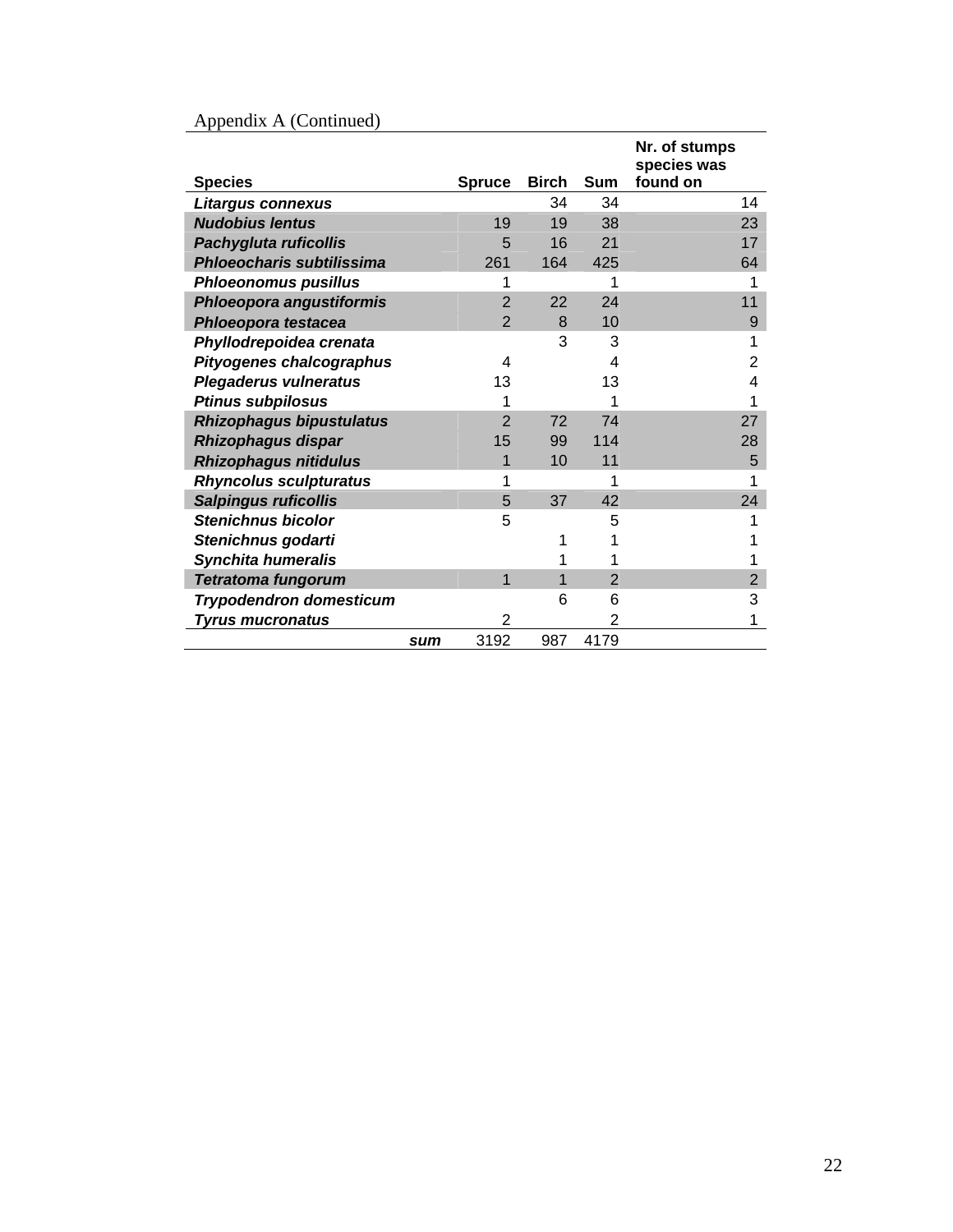# Appendix B

|                                                                                            |  | $\mathbf{O}$ (see Fig. $\mathbf{E}$ ) and $\mathbf{E}$ is the set of $\mathbf{E}$ is the set of $\mathbf{E}$ is the set of $\mathbf{E}$ |  |  |
|--------------------------------------------------------------------------------------------|--|-----------------------------------------------------------------------------------------------------------------------------------------|--|--|
| sampled species and their abundance.                                                       |  |                                                                                                                                         |  |  |
| Stump numbers, tree species, rich poor belonging and diameter for each locality, number of |  |                                                                                                                                         |  |  |

| <b>Stump</b>       | <b>Tree</b> |      | <b>Rich/Diameter</b> | Number of               | Abundance      |
|--------------------|-------------|------|----------------------|-------------------------|----------------|
|                    | specie      | Poor |                      | species                 |                |
| A 1                | spruce      | R    | 35                   | 8                       | 338            |
| A <sub>2</sub>     | spruce      | R    | 23                   | 12                      | 51             |
| A <sub>3</sub>     | spruce      | R    | 34                   | 12                      | 69             |
| A4                 | birch       | R    | 32                   | 5                       | 8              |
| A <sub>5</sub>     | birch       | R    | 23                   | 9                       | 21             |
| A <sub>6</sub>     | birch       | R    | 21                   | 11                      | 18             |
| Alfa 1             | spruce      | R    | 32                   | 3                       | 16             |
| Alfa <sub>2</sub>  | spruce      | R    | 26                   | 0                       | 0              |
| Alfa <sub>3</sub>  | spruce      | R    | 35                   | 3                       | 3              |
| Alfa 4             | birch       | R    | 28                   | 3                       | 3              |
| Alfa <sub>5</sub>  | birch       | R    | 23                   | 5                       | 14             |
| Alfa <sub>6</sub>  | birch       | R    | 40                   | 9                       | 21             |
| <b>B1</b>          | spruce      | R    | 33                   | $\overline{7}$          | 21             |
| <b>B2</b>          | spruce      | R    | 29                   | 3                       | 9              |
| <b>B3</b>          | spruce      | R    | 26                   | 6                       | 20             |
| <b>B4</b>          | birch       | R    | 29                   | $\overline{7}$          | 10             |
| <b>B5</b>          | birch       | R    | 30                   | 6                       | 18             |
| <b>B6</b>          | birch       | R    | 27                   | $\overline{\mathbf{4}}$ | 6              |
| D <sub>1</sub>     | spruce      | P    | 26                   | 10                      | 95             |
| D <sub>2</sub>     | spruce      | P    | 23                   | $\overline{\mathbf{4}}$ | 26             |
| $D_3$              | spruce      | P    | 53                   | 8                       | 29             |
| D 4                | birch       | P    | 29                   | $\overline{7}$          | 20             |
| D <sub>5</sub>     | birch       | P    | 35                   | $\overline{\mathbf{4}}$ | 9              |
| $D_6$              | birch       | P    | 30                   | 5                       | 14             |
| Delta 1            | spruce      | Ρ    | 25                   | 5                       | 11             |
| Delta <sub>2</sub> | spruce      | P    | 34                   | 4                       | 24             |
| Delta <sub>3</sub> | spruce      | P    | 32                   | 3                       | 10             |
| Delta 4            | birch       | P    | 34                   | $\overline{\mathbf{4}}$ | $\overline{7}$ |
| Delta <sub>5</sub> | birch       | P    | 37                   | 5                       | 36             |
| Delta <sub>6</sub> | birch       | P    | 38                   | $\overline{2}$          | 5              |
| E <sub>1</sub>     | spruce      | P    | 35                   | 5                       | 19             |
| E <sub>2</sub>     | spruce      | P    | 25                   | 6                       | 94             |
| E 3                | spruce      | Ρ    | 22                   | 6                       | 25             |
| $E_4$              | birch       | Ρ    | 26                   | 3                       | 11             |
| E <sub>5</sub>     | birch       | Ρ    | 25                   | 8                       | 34             |
| E <sub>6</sub>     | birch       | Ρ    | 29                   | 7                       | 101            |
| G 1                | spruce      | R    | 25                   | 3                       | 5              |
| G <sub>2</sub>     | spruce      | R    | 38                   | $\overline{\mathbf{c}}$ | 26             |
| G 3                | spruce      | R    | 32                   | $\overline{c}$          | 5              |
| G 4                | birch       | R    | 38                   | 8                       | 21             |
| G 5                | birch       | R    | 35                   | 6                       | 36             |
| G <sub>6</sub>     | birch       | R    | 31                   | 8                       | 19             |
| Gamma 1            | spruce      | P    | 45                   | 5                       | 133            |
| Gamma 2            | spruce      | Ρ    | 30                   | 4                       | 23             |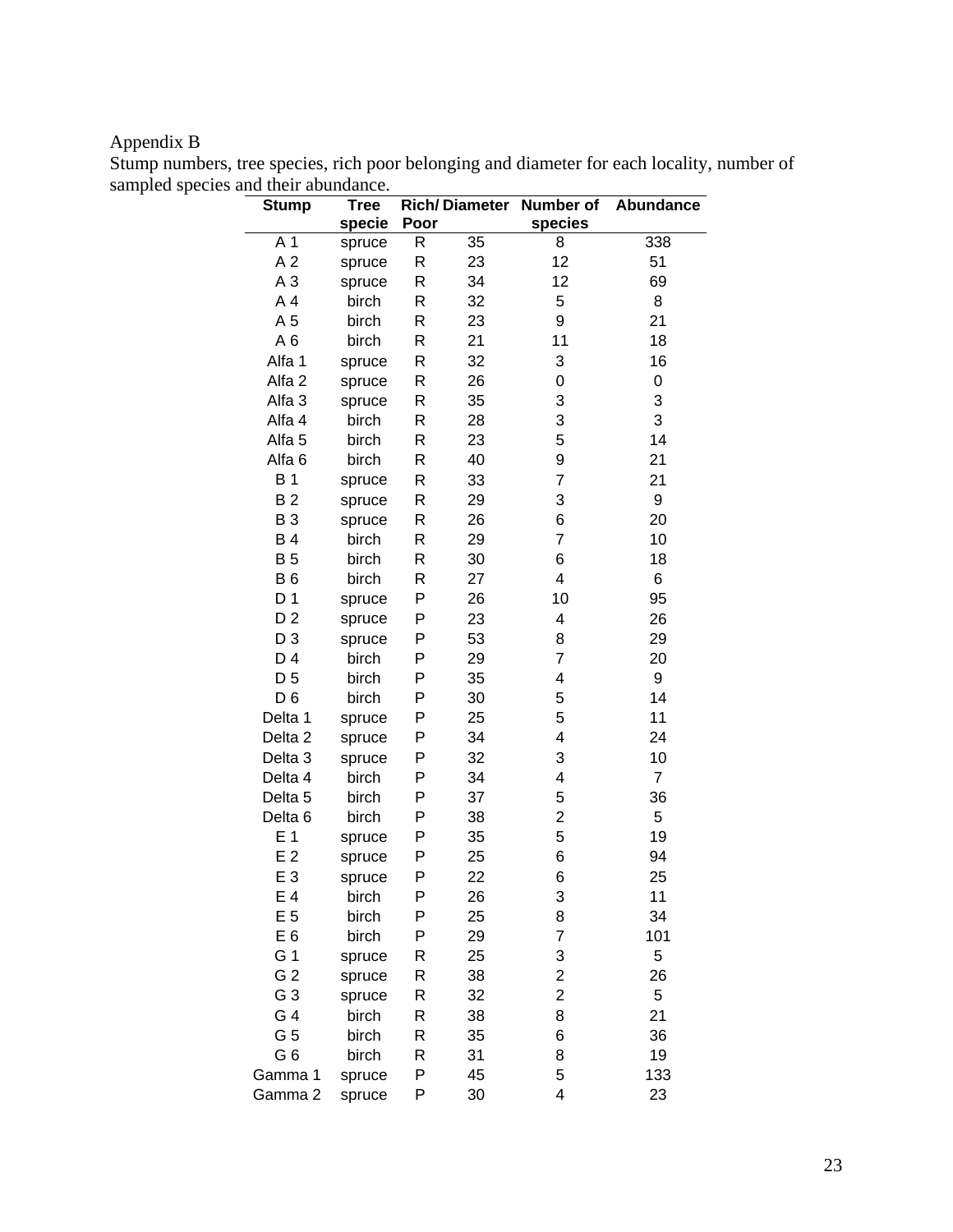| (continued)        |                       |      |                      |                      |                         |
|--------------------|-----------------------|------|----------------------|----------------------|-------------------------|
| <b>Stump</b>       | <b>Tree</b><br>specie | Poor | <b>Rich/Diameter</b> | Number of<br>species | Abundance               |
| Gamma 3            | spruce                | P    | 37                   | 5                    | 14                      |
| Gamma 4            | birch                 | Ρ    | 32                   | $\overline{2}$       | 8                       |
| Gamma 5            | birch                 | P    | 30                   | 4                    | 14                      |
| Gamma <sub>6</sub> | birch                 | P    | 31                   | 4                    | 5                       |
| H <sub>1</sub>     | spruce                | R    | 32                   | 5                    | 12                      |
| H <sub>2</sub>     | spruce                | R    | 30                   | $\overline{2}$       | 3                       |
| $H_3$              | spruce                | R    | 28                   | 5                    | 12                      |
| H <sub>4</sub>     | birch                 | R    | 33                   | 4                    | 8                       |
| H <sub>5</sub>     | birch                 | R    | 38                   | 7                    | 13                      |
| H 7                | birch                 | R    | 38                   | 5                    | 13                      |
| J <sub>1</sub>     | spruce                | P    | 29                   | 6                    | 40                      |
| J <sub>2</sub>     | spruce                | P    | 34                   | $\overline{7}$       | 66                      |
| J3                 | spruce                | P    | 25                   | 3                    | 13                      |
| J <sub>4</sub>     | birch                 | P    | 23                   | 7                    | 43                      |
| J <sub>5</sub>     | birch                 | P    | 30                   | 6                    | 13                      |
| J <sub>6</sub>     | birch                 | P    | 27                   | 9                    | 27                      |
| K1                 | spruce                | P    | 33                   | 5                    | 9                       |
| K <sub>2</sub>     | spruce                | P    | 28                   | 7                    | 55                      |
| K <sub>3</sub>     | spruce                | P    | 37                   | 3                    | 37                      |
| K4                 | birch                 | P    | 30                   | 4                    | $\overline{\mathbf{4}}$ |
| K <sub>5</sub>     | birch                 | P    | 29                   | 6                    | 11                      |
| K <sub>6</sub>     | birch                 | P    | 32                   | $\overline{2}$       | $\overline{2}$          |
| M 1                | spruce                | R    | 29                   | $\overline{7}$       | 215                     |
| M <sub>2</sub>     | spruce                | R    | 32                   | 1                    | 5                       |
| M 3                | spruce                | R    | 27                   | 3                    | 15                      |
| M 4                | birch                 | R    | 24                   | $\overline{2}$       | $\overline{2}$          |
| M <sub>5</sub>     | birch                 | R    | 25                   | 4                    | 27                      |
| M 6                | birch                 | R    | 24                   | $\overline{2}$       | $\overline{\mathbf{4}}$ |
| N <sub>1</sub>     | spruce                | R    | 34                   | $\overline{2}$       | 25                      |
| N <sub>2</sub>     | spruce                | R    | 32                   | 8                    | 38                      |
| N <sub>3</sub>     | spruce                | R    | 24                   | 1                    | 2                       |
| N <sub>4</sub>     | birch                 | R    | 26                   | 7                    | 10                      |
| N <sub>5</sub>     | birch                 | R    | 33                   | 5                    | 6                       |
| N <sub>6</sub>     | birch                 | R    | 34                   | 6                    | 18                      |
| P <sub>1</sub>     | spruce                | P    | 41                   | 6                    | 246                     |
| P <sub>2</sub>     | spruce                | Ρ    | 43                   | 5                    | 37                      |
| $P_3$              | spruce                | P    | 32                   | 2                    | 4                       |
| P <sub>4</sub>     | birch                 | P    | 27                   | $\overline{7}$       | 12                      |
| P <sub>5</sub>     | birch                 | P    | 30                   | 5                    | 9                       |
| $P_6$              | birch                 | P    | 30                   | 1                    | 3                       |
| Q <sub>1</sub>     | spruce                | P    | 35                   | 7                    | 143                     |
| Q <sub>2</sub>     | spruce                | P    | 20                   | 5                    | 304                     |
| Q <sub>3</sub>     | spruce                | Ρ    | 29                   | 5                    | 66                      |
| Q <sub>4</sub>     | birch                 | P    | 23                   | 6                    | 21                      |
| Q <sub>5</sub>     | birch                 | P    | 31                   | 9                    | 25                      |
| Q6                 | birch                 | Ρ    | 37                   | 6                    | 11                      |
| S <sub>1</sub>     | spruce                | R    | 45                   | 3                    | 95                      |